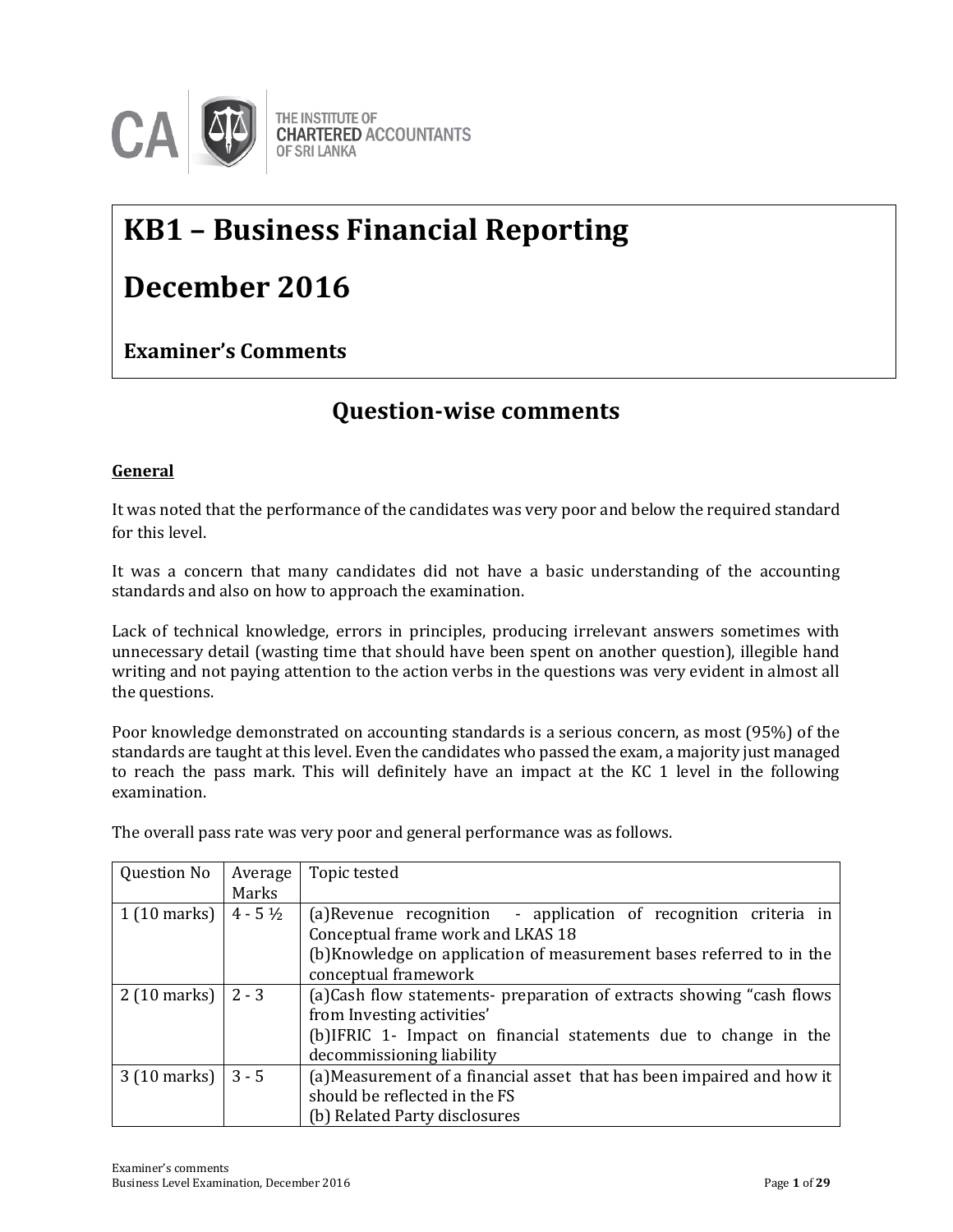| $4(10 \text{ marks})$ | $2\frac{1}{2}$ - 4 | Leasing $-$ (a & b) Assess the appropriateness of the lease classification,<br>preparation of FS extracts of lessee and lessor - Income statement, SOFP<br>and cash flow<br>(c) Effects on the profitability and the cash flow of the lessee had the<br>lease been accounted as an operating lease.                                                                                                                                                                                                                       |  |  |
|-----------------------|--------------------|---------------------------------------------------------------------------------------------------------------------------------------------------------------------------------------------------------------------------------------------------------------------------------------------------------------------------------------------------------------------------------------------------------------------------------------------------------------------------------------------------------------------------|--|--|
| $5(10 \text{ marks})$ | $2 - 3$            | Ratio Analysis- (a) Interpret given ratios using given industry averages                                                                                                                                                                                                                                                                                                                                                                                                                                                  |  |  |
|                       |                    | (b) Recommend measures to improve each ratio category                                                                                                                                                                                                                                                                                                                                                                                                                                                                     |  |  |
| $6(25 \text{ marks})$ | $11 - 16$          | Preparation of Consolidated FS - (SOFP only)                                                                                                                                                                                                                                                                                                                                                                                                                                                                              |  |  |
| 7 (25 marks)          | $5 - 8\frac{1}{2}$ | Tested several scenarios from multiple standards<br>(a) Evaluate the appropriateness of determined FV of equity investment<br>$-$ SLFRS 13<br>(b) Accounting for impairment (LKAS 36) of NCA of a subsidiary<br>(Separate CGU) in the Consolidated FS<br>company<br>(c) Knowledge on classification of transactions/ Items - (LKAS 2, LKAS<br>39 & LKAS 1)<br>(d) Accounting treatment of a restructuring operation (LKAS 37)<br>(e) Assessment of the amortization charge of two separate intangible<br>assets (LKAS 38) |  |  |

- Knowledge on the application of standards is very poor. However, it was noted that in Q6, the preparation of the Consolidated Statement of Financial Position was attempted well by the candidates. This shows that students know how to deal with the numeric aspects but lack in technical knowledge.
- The students lack the knowledge on interpretation of ratios (Q 5). In the previous examinations, it was required to compute the ratios and then to interpret it. The students used to score 30%- 40% marks for the computations. However this time the examiner has given the ratios with the industry averages and the requirement was to comment on it. Thus the gap in knowledge is very much evident.
- It was alarming to note that candidates did not know how to identify cash flows from investing activities from a given set of information which had financing activities as well. Also some of those students did not indicate whether it is an outflow or an inflow and thereby lost marks even when the correct figures were arrived at.
- Quite a number of candidates provided irrelevant answers for Q 4 on Leasing. The question required the students to show the extracts of the FS, whereas the answer was given as transactions in the "T" accounts.
- It was noted that some candidates were confused on how to compute interest (Payment in arrears and payment in advance) and made mistakes in the computation.
- About 60% of the candidates did not attempt the question on decommissioning cost ( IFRIC 1)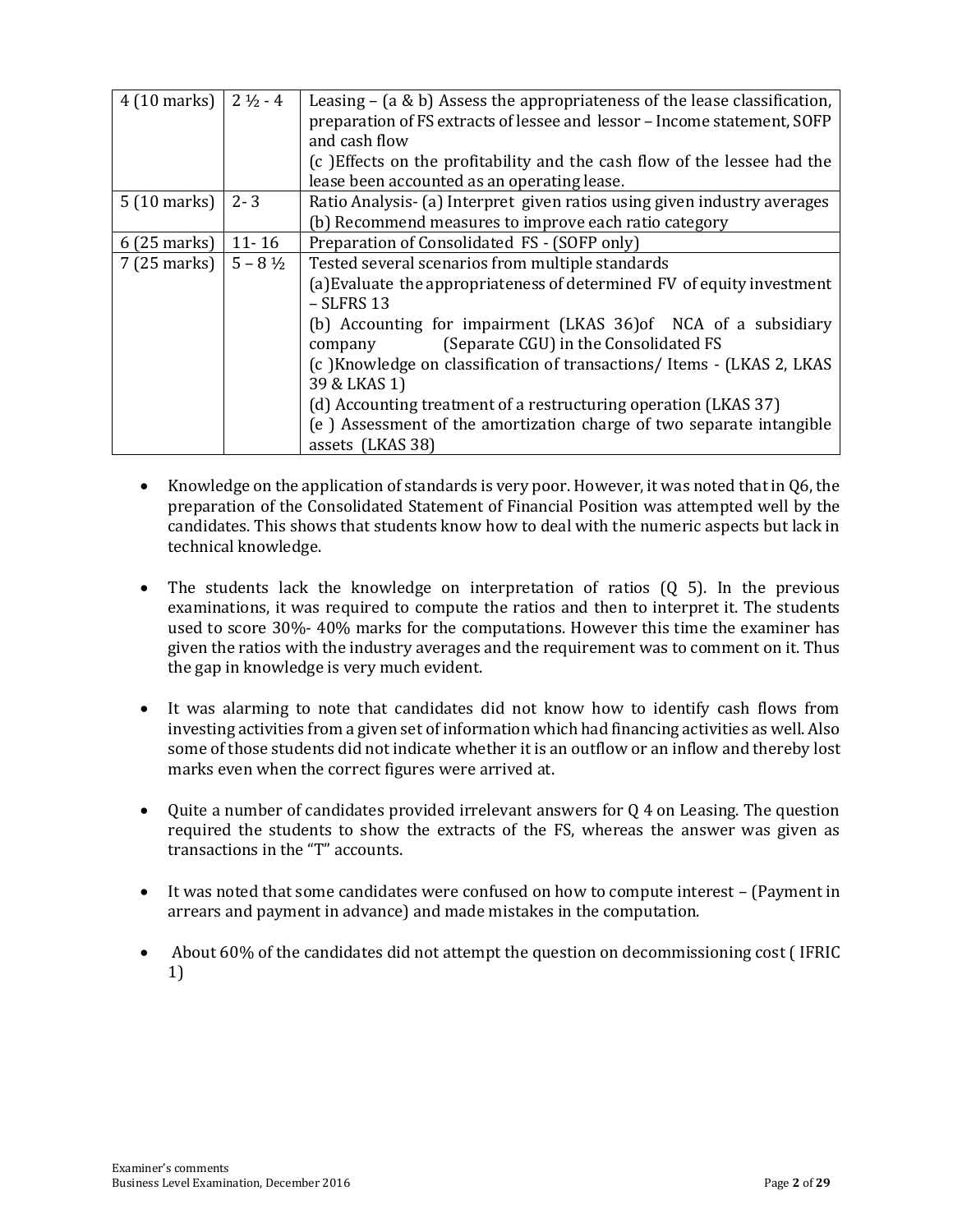

# **KB2 – Business Management Accounting**

### **December 2016**

**Examiner's Comments**

### **Question-wise comments**

#### **General comments about submission of workings**

There were a number of instances where marking examiners could not award marks due to the failure of the candidates to submit workings. When a candidate has made a mistake, and the particular workings is not shown, it may not be possible for the examiner to award marks for the correct steps in the particular workings and possibly also other subsequent steps which would have otherwise earned marks.

#### **General comment about candidates' handwriting**

There were a number of instances, where the marking examiners found it extremely difficult to read the candidates' handwriting. If the examiner is unable to read what has been written, then no marks can be awarded to the illegible section.

#### **Question 01**

#### **Part (a)**

The overall performance of the candidates *on average was somewhat satisfactory*. Majority of the candidates (about 50%) had scored 2 marks to 3 marks out of 4 marks allocated to the part. The question tests the ability of the candidates to *understand and demonstrate limitation associated with absorption costing*. Although the question seems simple and straightforward, the candidates had failed to point out the key *shortcomings of absorption costing when compared with the ABC method*. Many candidates had failed to relate the answer to the setting in which the production is carried out (*i.e. the semi-automated production system*). About 70% of the candidates who attempted the question *had failed to incorporate* this fact in developing the answer. *None of the candidates* had pointed out that *machine hours utilized is highly sensitive to cyclical variations,* for example, seasonal fluctuations *which might undermine the cost relevant to other activities*, for example material handling, when the number of units produced by the Company varies over time. Surprisingly, majority of the candidates (about 70%) had identified the fact that *absorption costing uses a flat rate for allocating indirect overhead to the product*. Weak answer scripts (about 50%) contained *no discussion* of the *rational basis of allocation of cost over different activities of the organization* **as opposed to machine time.**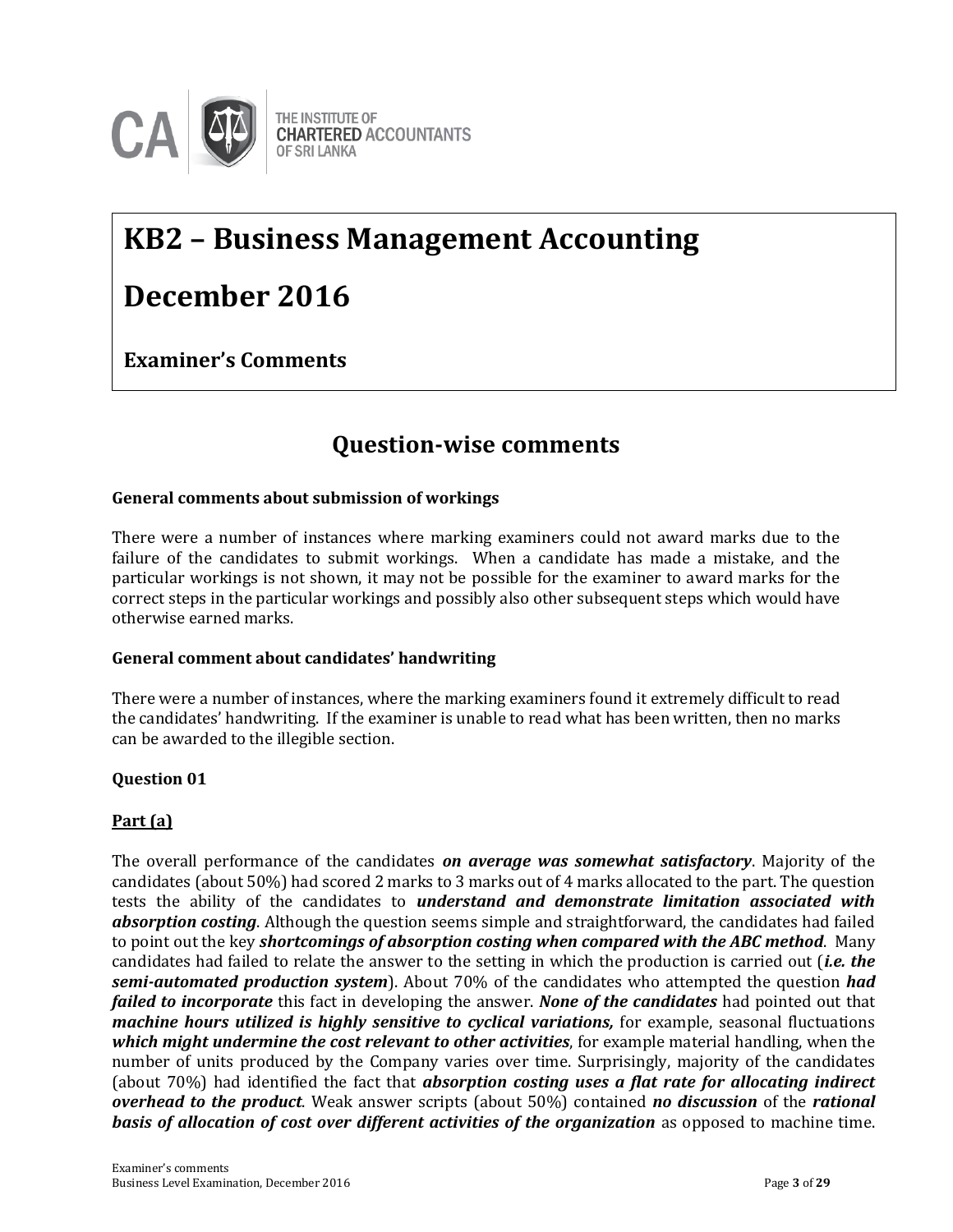However, some answer scripts (about 30%) had *carried very good arguments against absorption costing*, hence scored full marks. A handful of candidates (about 5%) had provided *detailed calculations* taking examples of *their own which was clearly not expected by the Examiner*. All candidates who mentioned ABC method in their answers *had correctly interpreted the basis of ABC system*.

#### **Part (b)**

The overall performance of the candidates *was very satisfactory*. The average marks obtained by candidates *ranged from 3 ½ marks to 4 ½ out of 6 marks allocated* to this part of the question. Majority of the candidates (60%) had computed the unit cost based on *ABC method accurately* whereas some (about 40%) who attempted to compute unit costs based on ABC method and absorption costing method had failed to calculate the *unit cost based on absorption costing system correctly*.

The common weaknesses observed in the answer scripts include but are not limited to the following;

- 1. Taking utilizations of both HDD and total for the plant when ascertaining the applicable hours/orders, for example, machine hours Rs. 6 mn/(100+500)
- 2. Some candidates (about 40%) had failed to identify the composition of indirect cost applicable to each driver, for example Rs. 30mn x 40% for machines.
- 3. Some candidates had divided Rs. 30mn by the utilizations of both HDD and total for the plant, for example as in 1 above and then divided such by 10,000 units to arrive at the unit cost applicable (i.e.  $(Rs.30mn/(100+500))/10,000$ ) to the plant.
- 4. Considerable amount of candidates (about 40%) had taken Rs. 3,000 as indirect cost allocation under absorption costing without regard to the machine time for example, Rs. 30mn/10,000.
- 5. A handful of candidates (about 10%) had taken Rs. 30mn/20,000 hours as unit indirect cost allocation under absorption costing.
- 6. Only a negligible amount of candidates (about 2%) had been able to demonstrate the applicable machine time for a unit, for example,  $100/10,000 = 0.01$  and the correct apportionment as Rs.  $60,000 \times 0.01 = 600$  where Rs.  $60,000$  is arrived at by dividing Rs. 30mn by 500 machine hours for the plant.
- 7. About 20% 30% of the candidates had failed to support the answer (a) by using the assessment results of part (b).

#### **Question 02**

#### **General Comments**

Question consists of two parts. Part (a) tested the knowledge of assumptions used in ROL and EOQ and restricted application of these two formulae in a real-life situation, where it failed to produce desired results. Part (b) examined the knowledge of MRP, its important features and its application to overcome issues faced by production manager in using ROL and EOQ in inventory control.

#### **Part (a)**

About 40% of candidates failed to appreciate the requirements of the question, which is to examine problems faced by production manager in controlling the inventory, utilizing EOQ and ROL with special emphasis on assumptions upon which these two models have been founded.

Some students stated all assumptions used in formulation of EOQ and ROL, but failed to examine reasons for their failure and as to why assumptions referred to above did not produce results.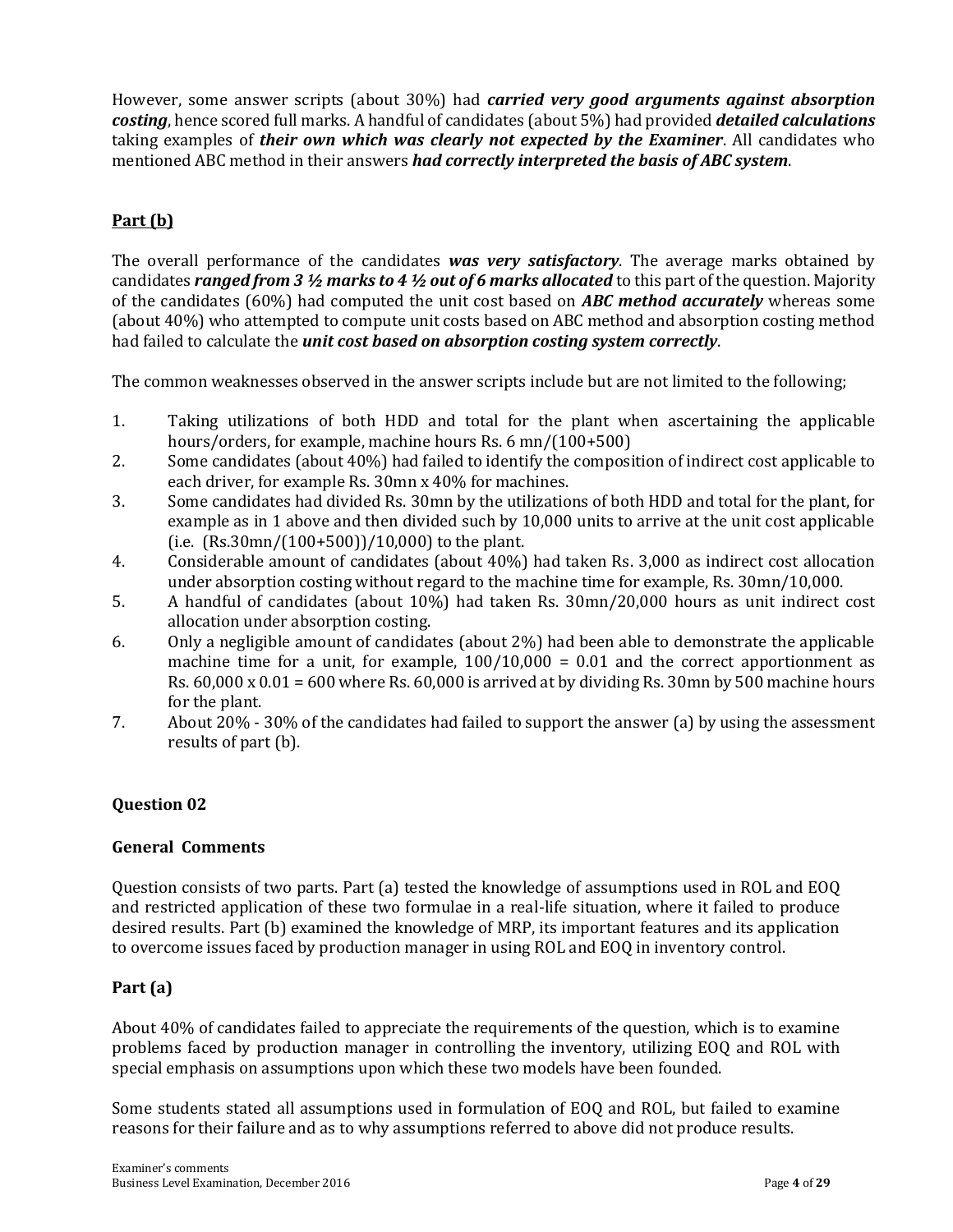### **Part (b)**

Large number of students failed to appreciate the gradual evolution of MRP to MRP2 and then to ERP. This evolution resulting in improvements at every succeeding stage will indicate which model suits the complexities of business entity PQR.

Question expects only MRP (not MRP2 or ERP) to be used in this situation to indicate how problems faced by manager in (a) could be rectified with the help of special features witnessed in MRP.

Students simply stated the benefits of MRP but did not attempt to indicate practical application of it to overcome issues with the help of features not witnessed in ROL and EOQ.

#### **Question 03**

#### **General comments**

This is a two part question. Part (a) tests the candidates' understanding of the effect on contribution due to changes in the price and volume. Part (b), tests the ability of the candidate to price products to achieve a given profit. Performance of the candidates was poor with the question having the second lowest average marks for the paper. Though the costing concepts tested in this question does not go beyond what is learnt at the Executive Level, poor application of these concepts and poor analytical ability had prevented the candidates from successfully tackling a problem of this nature.

#### **Specific comments**

Part (a) Common mistakes made by the candidates were;

- (i) Being unaware of the nature of fixed costs (i.e.) adjusting it with the change in production volume.
- (ii) Not calculating the incremental profit, but instead calculating the total profit from following each strategy.
- (iii) Not identifying all the possible strategies (i.e.) strategy A, B and strategies  $A \& B$ both.
- (iv) Calculating the profit from combined strategy (A and B) by adding the individual profits of strategy A and strategy B.
- (v) Taking the incremental sales as incremental profits.
- (vi) The present total production cost (Rs. 36,500) taken as the production cost for all the strategies.
- Part (b) Majority of the candidates have not understood how the strategy C can be combined with existing strategies. The approach to pricing of export order in strategy C was not bottom up. Instead, candidates have decided on a selling price (usually Rs. 5,000) and arrived at a profit which is then compared with the target profit of Rs. 4 million. The performance of the candidates in this part was very poor.

#### **Question 04**

#### **General comments**

This is a three part question which tested the candidates' knowledge on transfer pricing. Part (a) requires the candidates to calculate the transfer prices under the existing and proposed methods. Part (b) involves determining the effect on the profit of the purchasing company and the group as a whole if the purchasing company is free to decide on the source of purchase (i.e.) whether external or internal. Part (c) tests the candidates' knowledge on dual rate transfer pricing policy.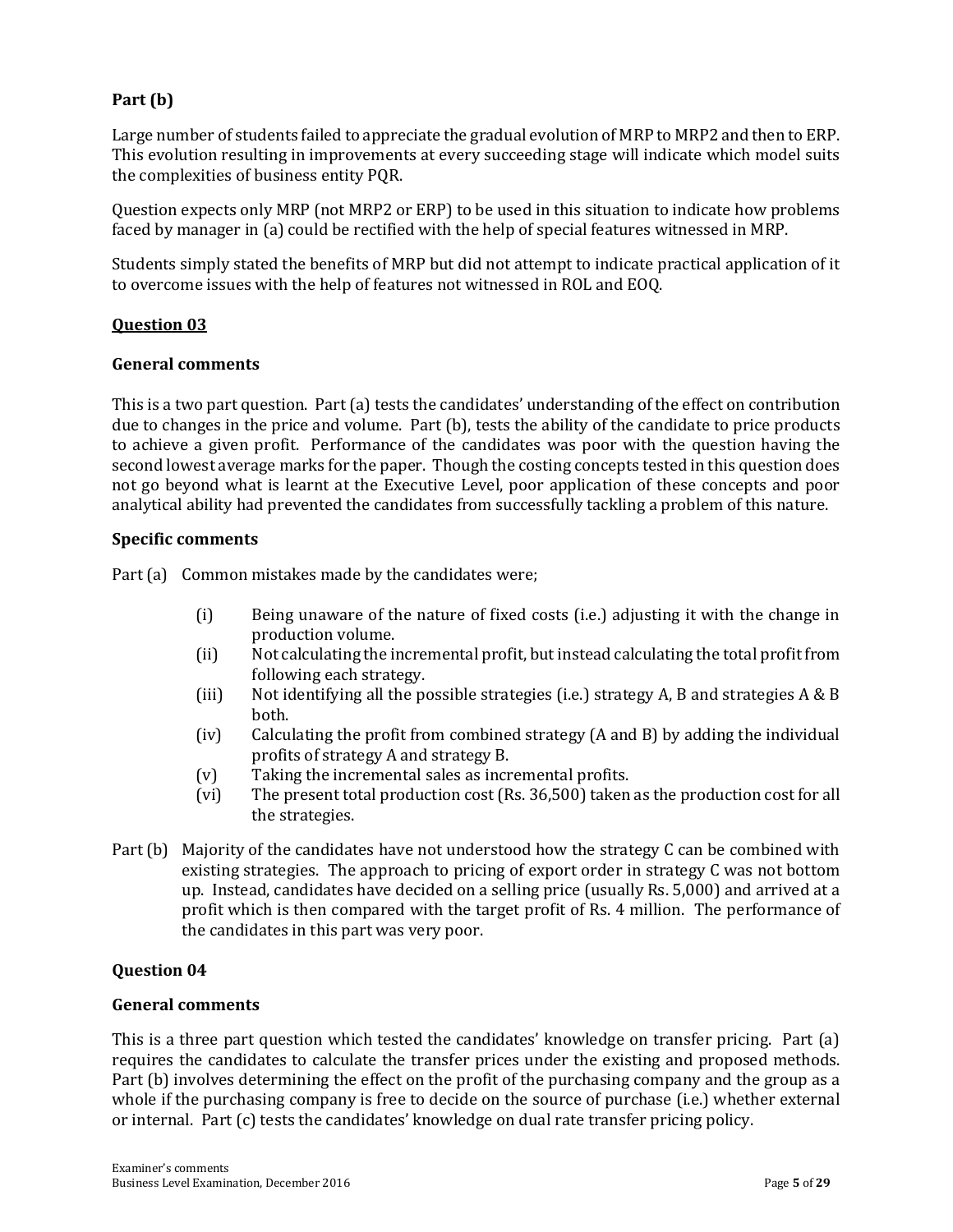#### **Specific comments**

- Part (a) Performance of the candidates satisfactory. However, some candidates had made mistakes in the calculation of fixed overhead by taking the variable production cost to include delivery charges while some others had confused it with variable production overheads.
- Part (b) Some had computed the profit/loss on TPL making its own purchasing decisions by computing the difference between the present and proposed transfer prices, not realising that the external market price is lower and TPL will purchase externally. Some had computed the loss to the DPP group by only computing the loss to Qtech (without adding the TPL profit). Some had assumed that in the event of TPL purchasing externally (at Rs. 11,500 per motherboard), Qtech could sell the 20,000 motherboards per month to external market, and proceeded to work out Qtech's loss at Rs. (11,960-11,500) per motherboard. However, this is not possible as the question clearly states that the external market demand for motherboards cannot be increased in the short term. This shows the importance of reading the question carefully and noting all the relevant information before answering a question.
- Part (c) Some candidates were unaware of what dual rate transfer pricing is and tended to guess the answer by explaining the meaning of the word 'dual' while there were others who thought dual rate transfer price is the two prices a company charges, one for external sales and the other for internal sales.

#### **Question 05**

#### **General comments**

This is a three part question on debt factoring. Candidates were required to determine the cost/return on debt factoring from the point of view of the factoree/factoror. Performance of the candidates very poor with the question having the lowest average marks for the paper. It is apparent that the candidates have not sufficiently covered this area/attempted similar problems within studies.

#### **Specific comments**

Candidates could not appreciate that this is a problem involving the time-value of funds and the need to draw-up an appropriate cash flow which will have the amount offered for lease receivables upfront as year zero cash inflow or outflow as the case may be from the points of view of the factoree and factoror. This needs to be compared with the discounted cash flow of the monthly lease receivables. Many who attempted this question had tried to approach the problem by calculating the interest element on the lease receivables and failed miserably.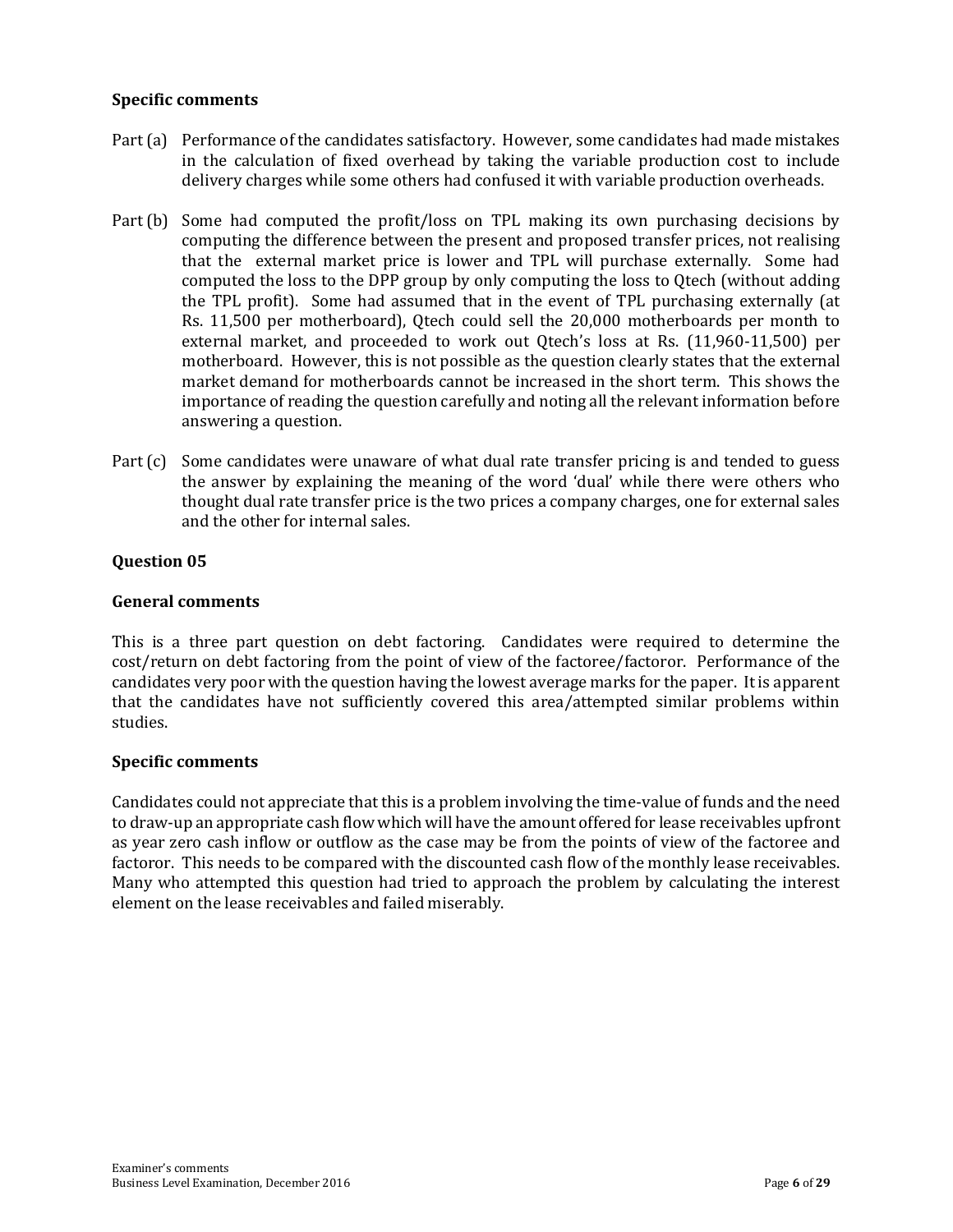#### **General comments**

The question consisted of two parts which tested the candidates' knowledge on variance analysis and controllability of variances.

Part (a) for which the allocation was fifteen, required the candidates to prepare detailed variance analysis that would enable a critical evaluation of the performance of the stitching department of an apparel manufacturing company. In part (b), the candidates were required to demonstrate the extent to which the performance is attributable to and controllable by the stitching dept. in the context of the operation manager's comments that "the stitching department had been inefficient in controlling costs and as a result the actual unit cost has increased by 18% compared to what it should have been". Ten marks were allocated to part (b):

#### **Specific comments**

Many candidates had provided good answers to part (a). Some candidates had calculated DM total variance, DL total variance etc. instead of calculating the DM price variances and DM usage variances separately for transfers from the cutting department and accessories bought from outside, although the question required the preparation of a detailed variance analysis. Similarly, FOH total variance was calculated instead of calculating the FPOH expenditure variance and FPOH volume variance for FPOH directly incurred by the stitching department as well as allocation from the general pool.

Some candidates had calculated the FPOH volume efficiency and FPOH volume capacity variances using the standard absorption rate per unit, instead of the standard absorption rate per hour. Many candidates hadn't reconciled the stitching department standard cost for actual production and the actual cost of production. Some candidates had used the budgeted production cost of Rs. 800,000 instead of the standard cost of actual production amounting to Rs. 1,000,000 in the reconciliation.

Some of the other mistakes made were calculating FPOH total variance for FPOH expenditure variance, calculating FPOH volume variance only for allocated FPOH and using standard DL hours required for actual units produced (7,000 hours) instead of the actual DL hours, in calculating VOH expenditure variance. Further, some candidates hadn't calculated the FPOH volume variance.

Many candidates hadn't provided good answers to part (b) and some hadn't made an attempt to answer the part.

Many candidates hadn't indicated the variances that are uncontrollable by the stitching department with the reasons for uncontrollability. Similarly, the controllable variances were not identified and a conclusion reached whether the stitching department had controlled costs efficiently or not. Only a few candidates recognized that the FPOH allocated from the general pool is uncontrollable by the stitching department.

Some candidates had only calculated the % increase in unit cost and not stated whether the operation manager's comment regarding the 18% increase in the unit cost was correct or not, although 10 marks were allocated for the part.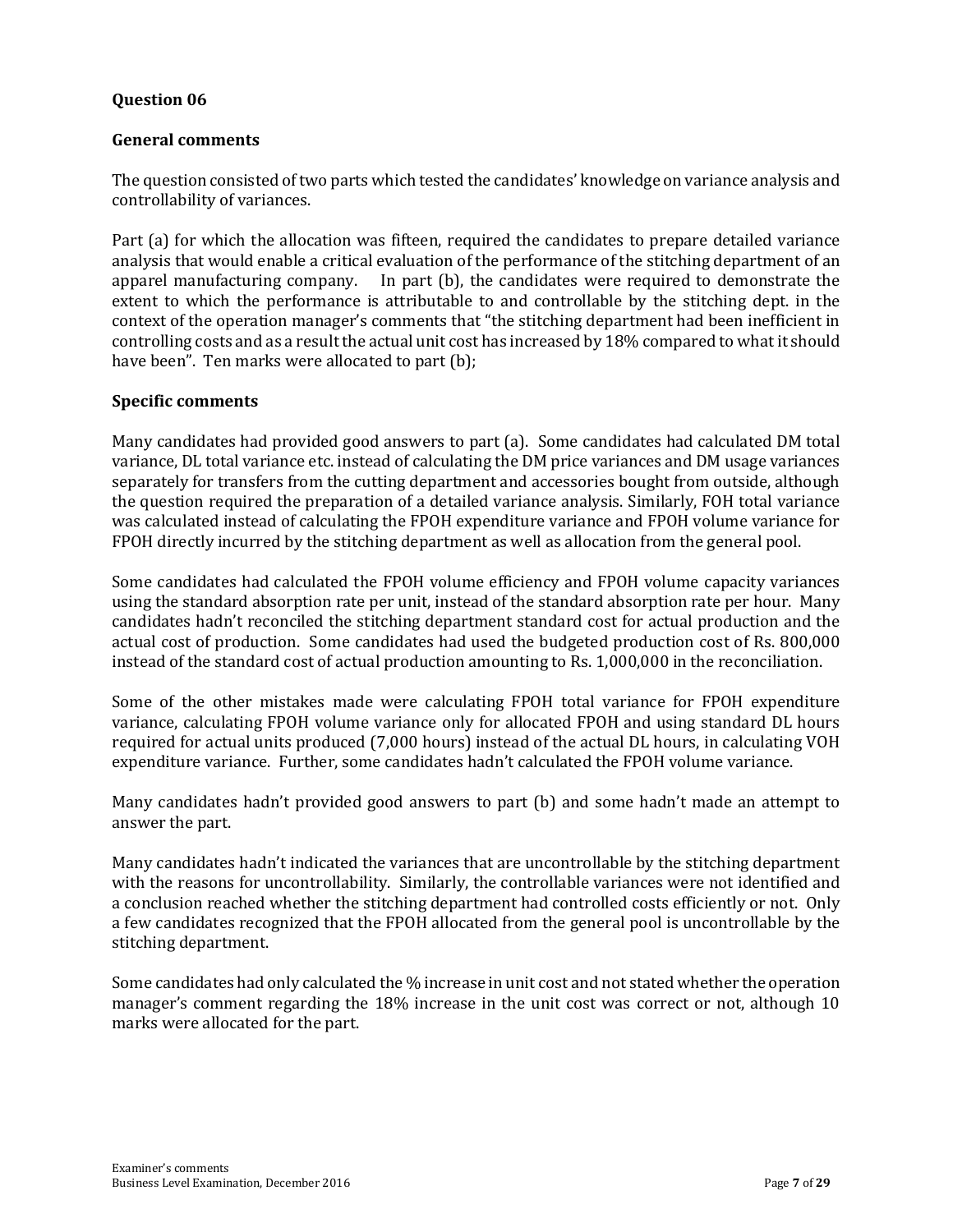#### **General comments**

This is a three part question set on decision making under risk and uncertainty. Part (a) requires the candidates to calculate the unit prices for each design under each of the possible demand levels. Part (b) requires the candidate to determine which design would be chosen by (i) a risk seeking (ii) a risk averse (iii) a risk neutral decision maker. Part (c) requires the candidates to assess the impact of an increase in material prices on the expected profits.

#### **Specific comments**

Common mistakes made by the candidates were;

- **Part (a)** (i) Taking Rs. 100,000 material costs included in Rs. 180,000 variable costs per unit as Rs. 180,000 other variable costs and Rs. 100,000 as material costs.
	- (ii) Instead of working out the unit prices for each design at each demand level, many had worked out the expected demand level (using the given probabilities) and calculated one price for each design.
	- (iii) Variable cost per unit added to total fixed costs to arrive at the cost per unit.
	- (iv) Calculating revenue per unit instead of profit per unit.
	- (v) Not considering the price cap of Rs. 273,000 per unit
	- (vi) Calculating the total sales volume instead of the selling price per unit.
- **Part (b)** (i) Instead of the required total profit for each possible outcome many had worked out the answer based on the profit per unit.
	- (ii) Some had based their answers on total sales (i.e.) not the total profits.
	- (iii) Some had based their answers (for risk seeking& risk averse) on expected profits.
	- (iv) Some had selected the highest value for risk seeking, lowest value for risk averse and middle value for risk neutral.
- **Part (c)** Candidates were required to assess the impact of the change in material prices on the expected profit. However, many had calculated only the increase per unit cost. (i.e.) Rs.  $100,000 \times 10\% = 10,000$ .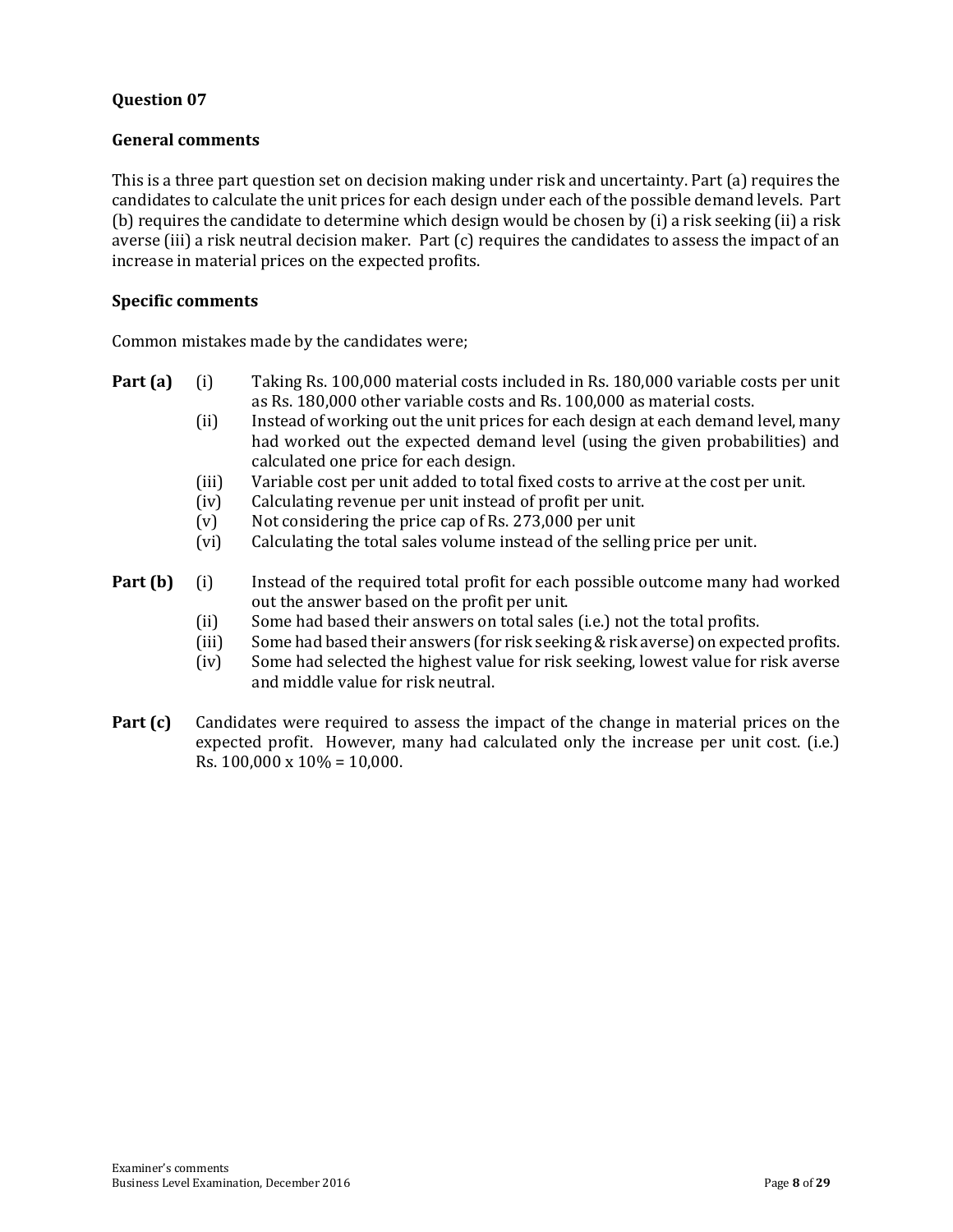

# **KB3 – Business Law and Tax**

## **December 2016**

#### **Question-wise comments Examiner's Comments**

#### **Business Law**

#### **Question 01**

(a) Fair percentage of candidates had understood that corporate veil or veil of incorporation refers to the legal concept that separates corporate personality from its owners the shareholders. The corporate veil or the curtain separates the shareholders from the company and protects them from being personally liable for the debts and other obligations of the company since it is a separate statutory body. Also they are well aware that this legal concept was established in the landmark case decision given in Salomon vs. A Salomon & Co. Ltd.

Further they are familiar with instances under which court has lifted the corporate veil in the past and had furnished even more than 3 instances though the question required only 3 such instances.

Similar percentage of candidates had tried to interpret this concept in a different manner and had stated that 'corporate veil' means a company is a separate entity from promoters and directors (management of the company). As a result the company can purchase assets, file legal cases in the name of the company irrespective of the losses suffered by outsiders due to company related activity of the directors/promoters who are not liable but the company itself is liable for such situations. Some had cited irrelevant statutory provisions and case law.

(b) Large no. of candidates had recognized that Dunstan (Pvt) Ltd has suspended its business for more than a year i.e. from 30.06.2014 to date. On that ground a creditor/contributory (shareholder) can petition to the court under section 272 of Companies Act for winding up of the company on the ground of suspension of its business for more than a year. As per section 270 (b) a company may be wound up by the court if it does not commence its business within a year from its incorporation or suspends its business for one year. They have clearly recognised that it is a valid ground under the Act to petition to court for winding up the company.

Also there were some others who had in addition dealt with section 271(a) and had discussed the possibilities to petition to the courts on the ground that the company is unable to pay its debts and had explained following areas.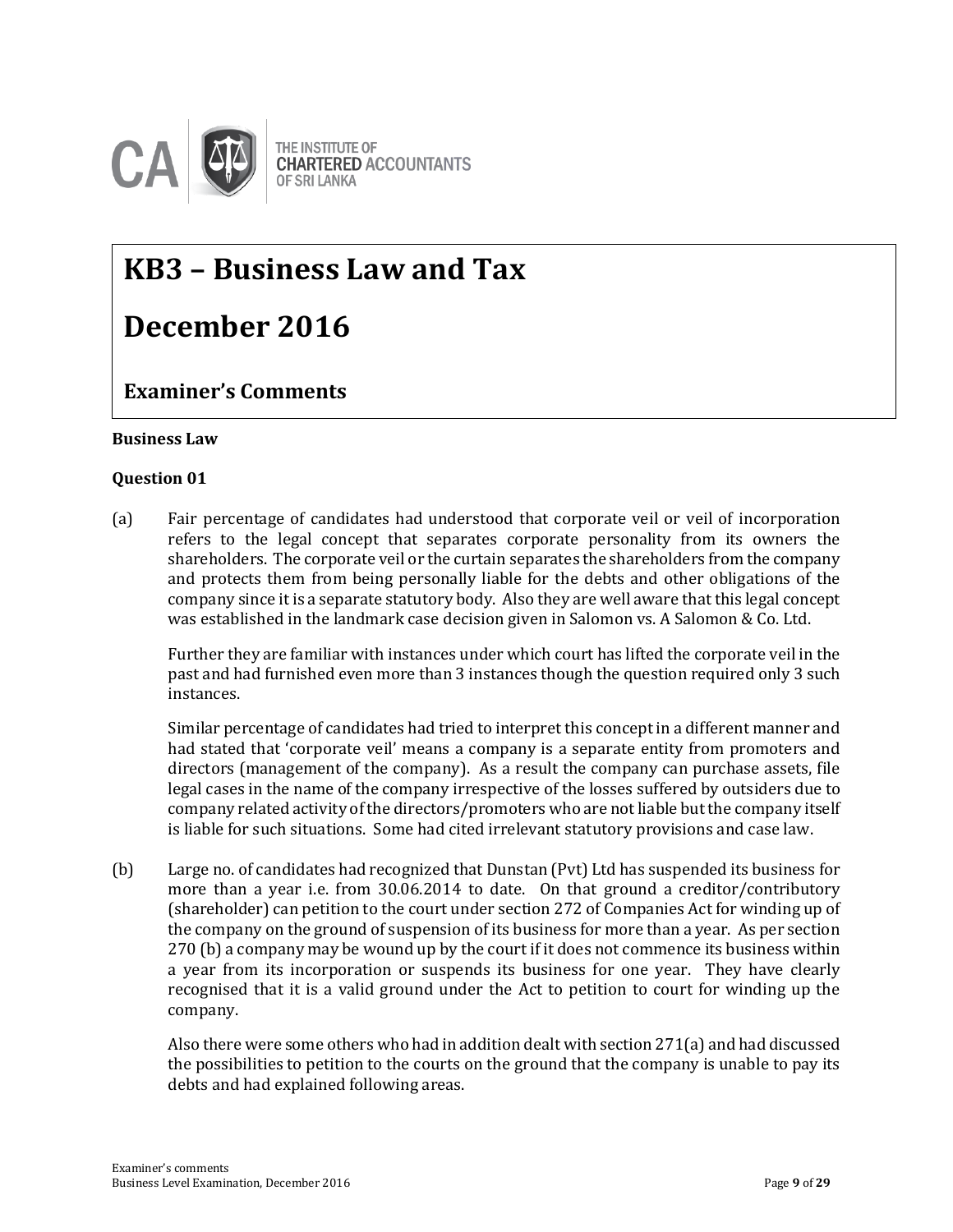Company owes Rs. 60,000 to Zimbo which exceeds the prescribed limit of Rs. 50,000. Therefore, first he must serve a notice on the company at its registered office demanding that the company settle the amount due to him.

If the company does not settle the amount within 3 weeks from such notice then the company is deemed to be unable to pay its debts and Zimbo can submit a petition to wind up the company. Similar no. of candidates had missed this important point and had only dealt with the other point that Dunstan (Pvt) Ltd owes Rs. 60,000 to Zimbo from 1 June 2014 and as a creditor he can petition to court to wind up the company on the ground that the company is unable to pay its debts (section 271 (a)).

They have failed to realise that first Zimbo has to serve a notice on the company at its registered office demanding the company settles his dues. Only if the company does not settle within 3 weeks from the date of Zimbo serving such notice the company is deemed to be unable to pay its debts and petition for winding up on that ground may be made.

They all have totally missed the main point that the company has suspended its business for more than 1 year and a creditor can petition to court to wind up the company on that ground.

#### **Question 02**

(a) Large no. of candidates had explained the procedure that should be followed in adopting the Model Articles as the company's own articles as has been laid down in the Companies Act No. 07 of 2007. As per section 15 of the Act they had dealt with areas like calling for the EGM with due notice, and passing of special resolution for the purpose and thereafter giving notice to registrar of companies within 10 working days with the full facts of the special resolution and newly adopted model articles or amended articles, as they are familiar with the subject area.

But a similar no. or even a higher no. who had failed to understand the question properly had explained various irrelevant areas like;

- (i) Explaining Memorandum and Articles of Association as detailed in previous Companies Act.
- (ii) Content of articles such as object clause and rules applicable for day today management of the company.
- (iii) Ultra virus doctrine.
- (iv) Effect of articles of association of a company and obligations of directors and employees of the company.
- (v) Procedure to be followed in passing a special resolution or passing of circular resolution and so on.
- (b) Many candidates are familiar with pre-incorporation contracts and the effects on them before and after new Companies Act No. 07 of 2007. They had correctly quoted the correct case law Kelner vs. Baxter clearly explaining the ruling laid down under it that if the company did not exist at the time of entering in to the contract it would be totally inoperative unless the contract is binding on promoters personally and a stranger cannot by subsequent ratification relieve them from responsibility. Accordingly before the new Act the promoters were personally liable on those contracts.

However under new Companies Act not only are pre-incorporate contracts recognized it has introduced 2 implied warranties for pre-incorporation contracts. In terms of section 24 of the Act when a person enters into a pre-incorporate contract for and on behalf of a company that person is deemed to give implied warranties to say;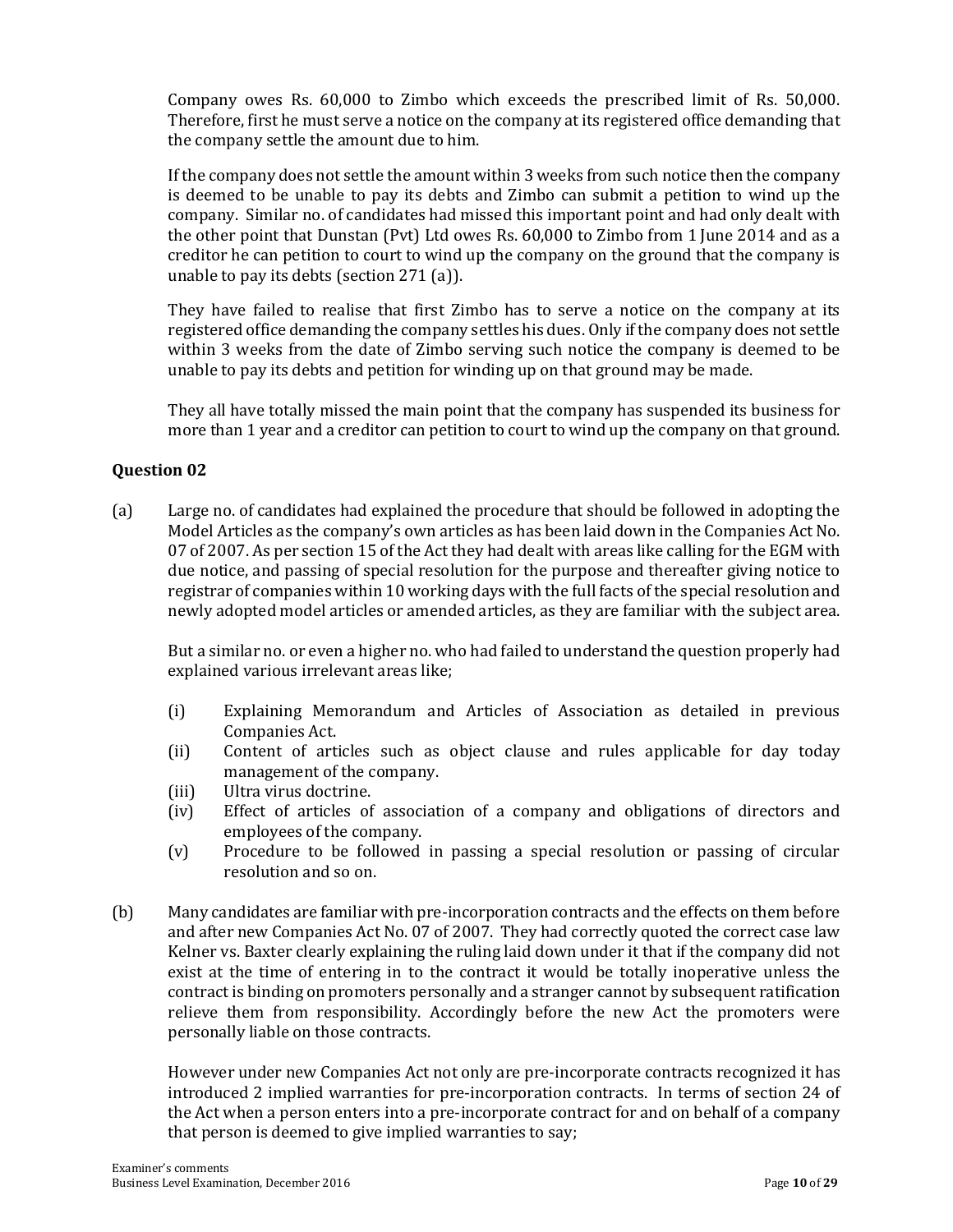" The company will be incorporated within the period as may be specified in the contract or if no period is specified within a reasonable time after making the contract and that the company will ratify the contract within such period as has been specified or if no period is specified within a reasonable time after the incorporation of the company."

However, there were others who had failed to understand the question properly and had focused their answers in incorrect/irrelevant directions such as;

- explaining what is a pre-incorporation contract in general and who enters into preincorporation contracts.
- duties and responsibilities of promoters and they should not earn secret profit.
- who is responsible for such contract in the event the company fails to ratify them and so on.

#### **Question 03**

(a) Good no. of candidates are familiar with the procedure to be followed in paying of dividend by a Plc as laid down in the model articles attached to the Companies Act. Some of them had recognised that the dividend falls within the meaning of distribution out of profit under section 56 of the Companies Act although majority of them had ignored that important point.

In their answers they had explained the following procedure that should be followed in distributing of profits as has been laid down in the model articles. Accordingly distribution of dividend by a company must be first recommended by the Board of Directors of the company and thereafter should be approved by the shareholders by passing an ordinary resolution. Further the directors must be satisfied that the company will satisfy the solvency test immediately after distribution of dividend and directors who vote for the distribution must sign a certificate of their opinion to that effect.

Majority of the others had failed to realise the correct procedure to be followed in paying of dividends as explained in model articles and had explained irrelevant areas as the procedure that should be followed for payment of dividend.

Mr. Kaluarachchi is the major shareholder of Heal Me. PLC. Therefore, first he should communicate his requirement to the Board of Directors of the company as he holds voting shares. Then the board will act on his request. However the proper quantum is to be ascertained through the meeting of shareholders. If the directors fail to comply with the requirements laid down under  $1<sup>st</sup>$  schedule and under section 56 they will be guilty of offence and be liable to a fine not exceeding Rs. 200,000.

Further board should determine the appropriate amount to be distributed considering the solvency of the company immediately after distribution is done and is required to obtain a certificate of solvency from the auditors along with the statement of directors.

Before declaration of dividend it should be authorized by the board of directors of the company considering such time and such amounts as they think appropriate/reasonable as per the profit earned by the company.

(b) Candidates were required to explain the terms Executive, Managing and Shadow Directors. Good no. of candidates are familiar with all 3 types of directors and had furnished acceptable answers which deserved good marks. The following details were furnished in their answers.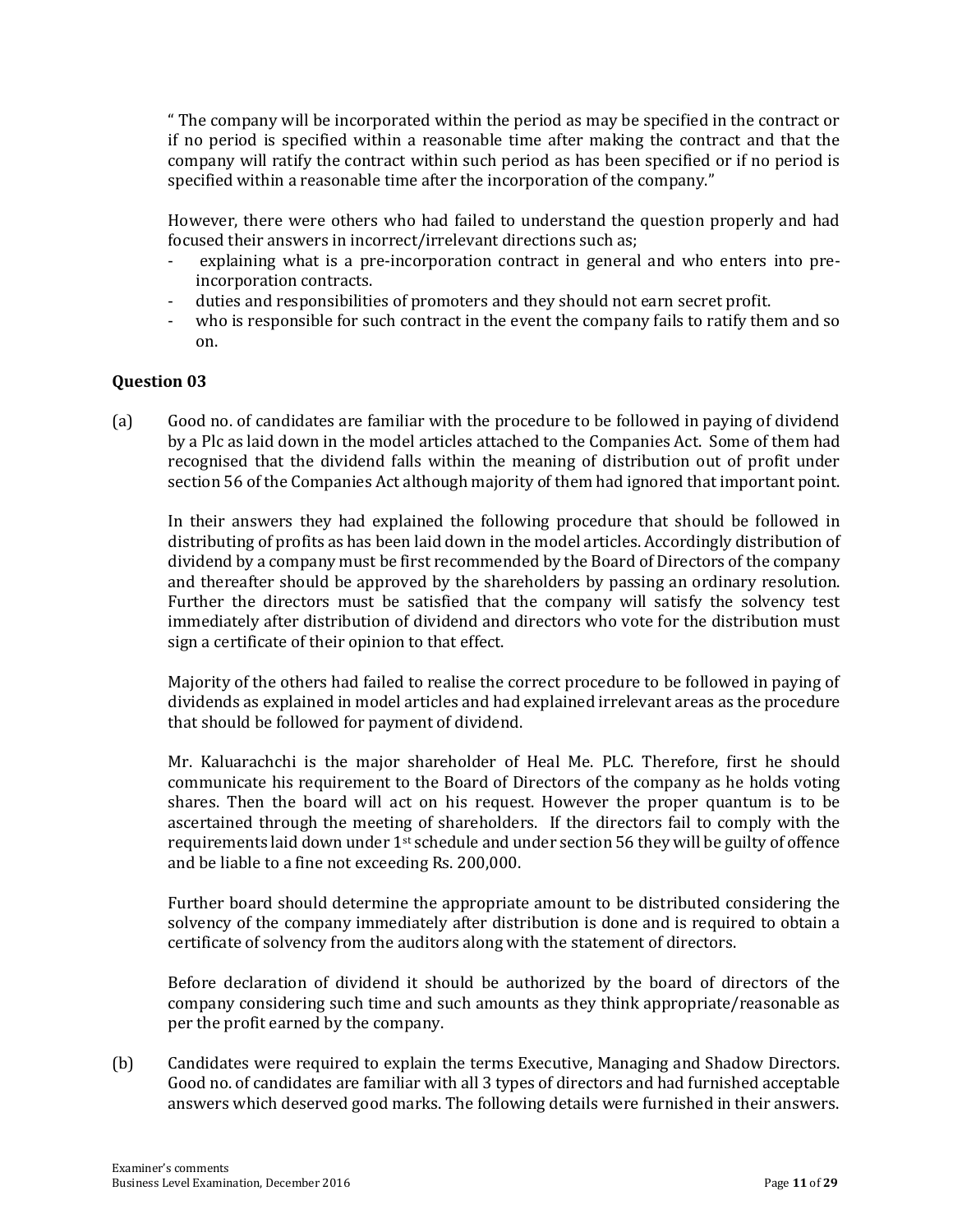- Executive director plays a dual role in a company's management in the capacity of a director as well as an employee of the company.
- Managing director is an executive director appointed by Board of Directors of the company. Generally MD is a full time employee of the company i.e. he is in charge of day to day management of the company subject to any special provisions contained in the articles of the company in that regard.

Shadow director is a person who provides instruction and guidance for the operation of the company although he/she is not regarded as a director of the company.

But there were other candidates who were not competent to understand the 3 types of directors and had focused their answers in some irrelevant/incorrect directions such as;

Executive directors are of 2 types namely executive directors and nonexecutive directors. Executive director does not attend board meetings but advises in the day to day management of the organization. They owe their duty to the company and not to the shareholders Executive director is a "controlling part of the co". MD is a member of the company's board of directors who is not part of the executive team. They usually do not engage in the day to day management of the organization. MD works for the company and participates in the functions of the company. He holds a key position in the company and he has a useful role regarding the company management.

Executive directors act according to some instructions. If a person instruct the board of directors as to how he should act and board of directors has the habit of acting in accordance with such instructions, such a person will be treated as MD. Shadow director is something similar to a validly appointed director as far as the duties and obligations are concerned.

#### **Question 04**

- (a) Very easy straightforward question which requires to state 5 documents that have to be kept at the registered office of a company as stated in Companies Act under section 116. Very high percentage of candidates had correctly copied even more than 5 such documents including the following which deserve full marks.
	- i. The certificate of incorporation and articles of association of the company.
	- ii. Register of directors and secretaries as specified in section 223.
	- iii. Share register required to be maintained under section 123.
	- iv. Certificates required to be given by directors under the Act within the proceeding 10 years.
	- v. An interest register unless it is a private company which can dispense with the need to maintain such register.
	- vi. Minutes of all meetings held and resolutions passed by the board of directors and directors' committees held within last 10 years and various other documents laid down under section 116 of the Act.

However there were a handful of others who are not even competent to refer to said section 116 of the Act but just stated a few names of documents of their own choice such as;

i. Comprehensive income statement/statement of financial position statement of changes in equity/cash flow statement and required notes.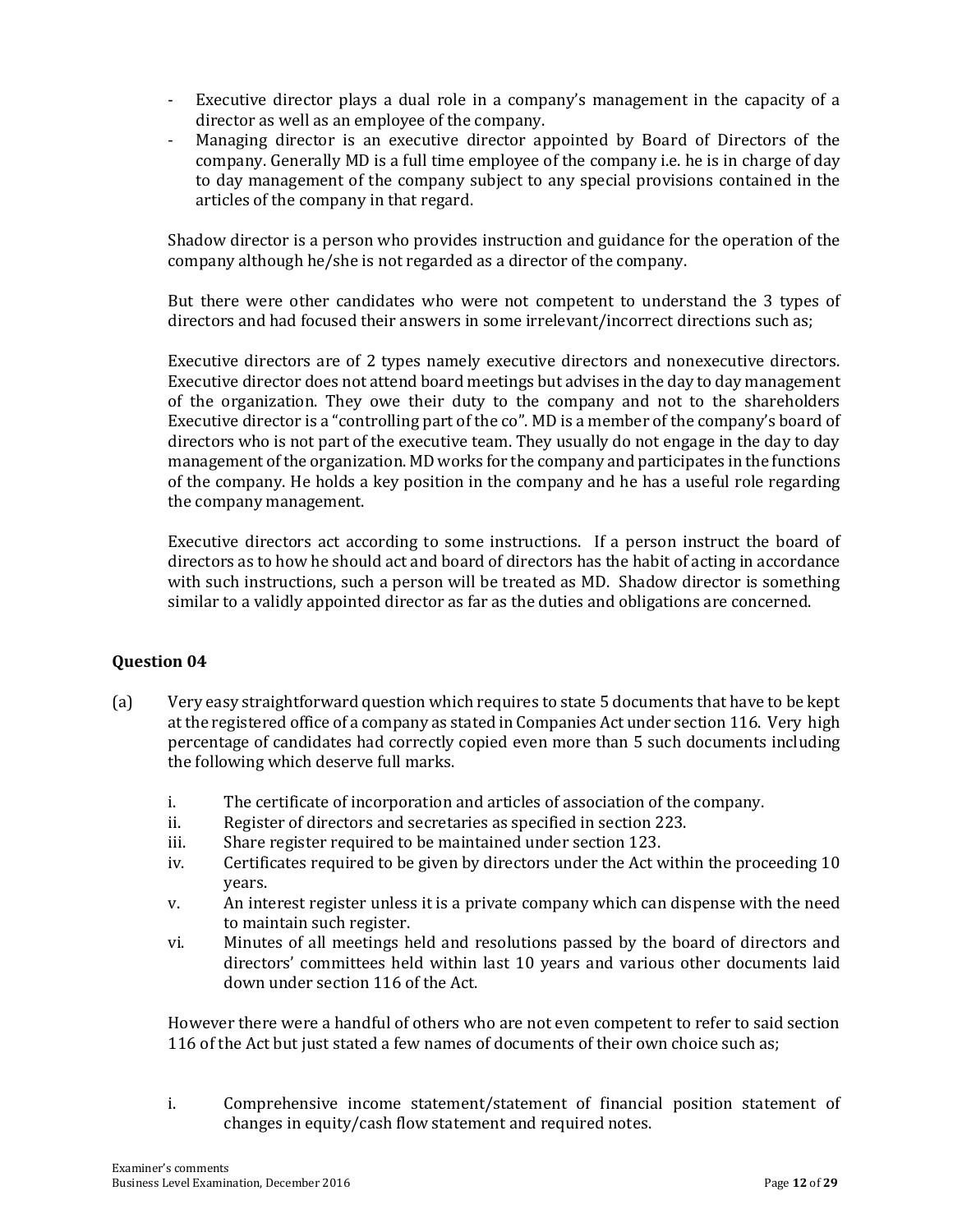- ii. Annual reports of the co./current year audited financial statements.
- iii. Certificates of registration for VAT and NBT.
- iv. Registered address of the company.
- v. Copies of form nos. 01, 13, 18, 19 & 22 and wasted time.
- (b) Majority knew how to analyse a transaction determine whether it is a transaction as laid down under section 185 of the Act, since at this level they are conversant with such subject areas. To candidates at this business level it is a simple exercise to analyse what a major transaction is when the value of any proposed liability is given. If the value of such a transaction exceeds half of the value of total assets it falls into the category of a major transaction as stipulated under section 185 (2) (c). Further section 185 (1) deals with how a company can validly enter into a major transaction. Accordingly they had stated that Tasty Tea (Pvt) Ltd must follow the necessary steps to proceed with the transaction.
	- Pass a special resolution for entering into a major transaction with Colombo Bank PLC;
	- Contingent approval by a special resolution;
	- Obtain the consent of all its shareholders to enter into this transaction;
	- Make sure articles of the company has expressly authorized the company to enter into a transaction of this nature and so on.

However there were some others who are not quite familiar with major transactions as dealt within the Companies Act under section 185 and explained some other irrelevant areas disclosing their poor knowledge and had dealt with areas including the following;

- Before the transaction company must satisfy the solvency test. Once it is done the company must take note of the new total assets of the company and total liability of the company and also the new shareholding of the company.
- The transaction can be treated as a major transaction because the current assets of the company are Rs. 100,000 but non-current assets are Rs. 200,000.
- The directors should delegate to a committee directly their voting shareholding regarding this major transaction.
- The loan amount is Rs. 175,000. Therefore, this transaction exceeds current assets hence it cannot be treated as a major transaction.
- The amount of bank loan is only Rs. 175,000 which is not a significant amount and does not come under major transaction and so on.

#### **Question 05**

(a) Some of the candidates had reproduced the statement as it appears in study text and earned full marks. In their answers they had started by saying;

The objectives of regulating the securities market are as follows

to help stock market and so on and ended up with ………… in the securities market (page 135 of study text).

It appears that the said statement had been copied in to the Companies Act in advance and taken to examination hall and reproduced in their answer books since candidates are allowed to take the Companies Act to the examination hall under open book examination, i.e. candidates are allowed to take the Companies Act containing highlighted, short notes/other notes for their reference purpose in the examination.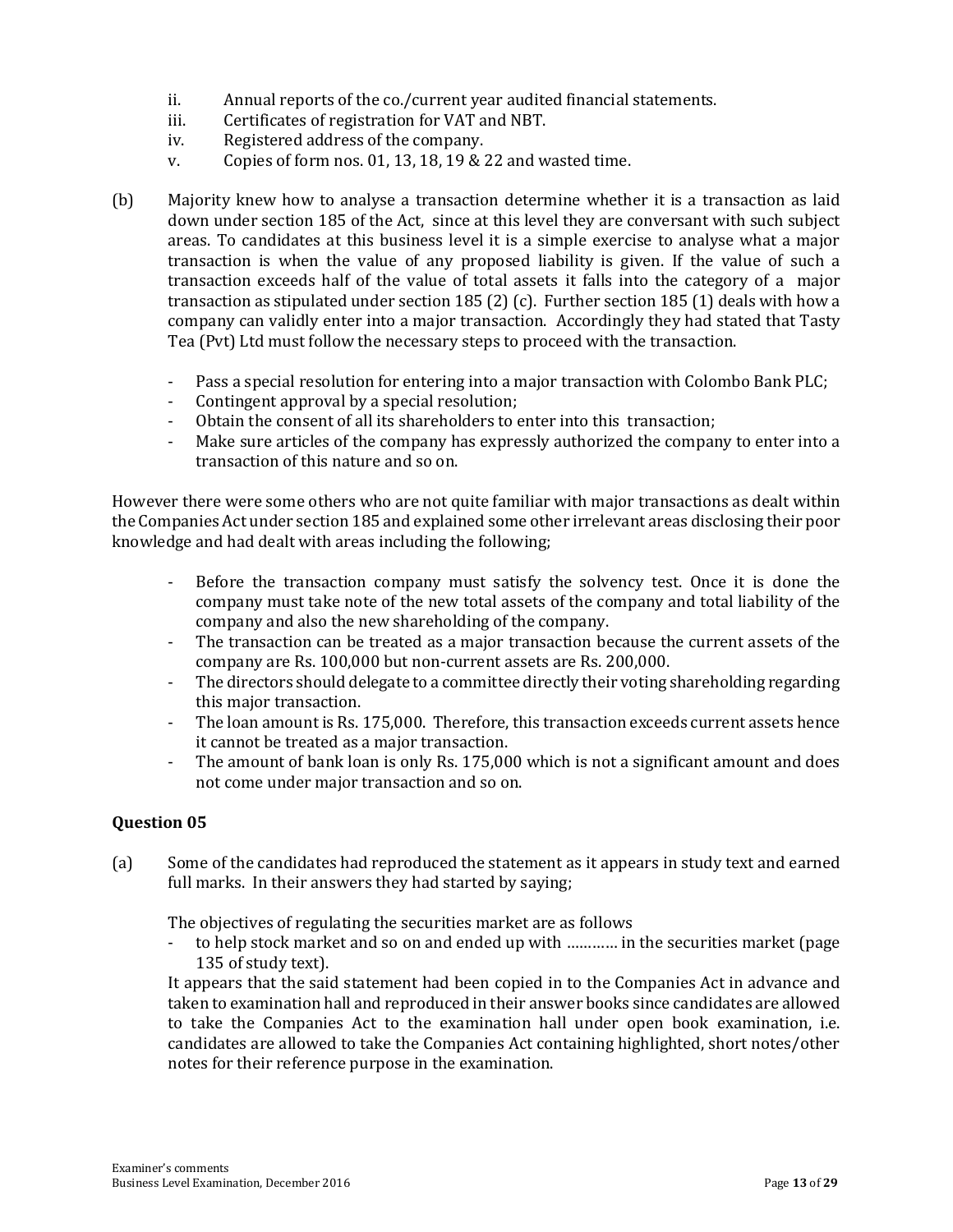There were others who had confused the objectives of regulating the securities market with the role of the CSE or its objectives, powers, duties and functions and had described these as objectives of regulating the securities market. In some of their answers they had dealt with creation and maintenance of a market in which securities can be issued and traded in an orderly manner, protection of the interest of the investors, the operation of a compensation fund, granting of license to a body corporate to operate as a stock broker etc.

There were some others who had furnished their own assumptions as the objectives of regulating the securities marked including the following;

- "Preventing any misdirecting transactions and observing any unusual transaction in the market and composing some legal actions and controls to prevent any misleading transactions.
- Establishing business friendly environment for investors.
- To prevent any unethical transactions and secure the interest of the investors
- Promote investment opportunities and establish a good environment for investors.
- To prevent any wrong or misunderstanding transaction in security market and so on."
- (b) Candidates were required to explain the procedure followed in enforcing an arbitral award as laid down in the Arbitration Act No. 11 of 1995. The answers furnished to this question too by the some candidates are a reproduction of what is given in KB 03 (Law) study text indicating again that some candidates would have copied what is contained in the study text covering the said procedure into the Companies Act and taken to the examination hall and subsequently reproduced in their answer books. It could be observed that this is a regular practice followed by some candidates under open book examination.

In their answer they had covered the following relevant areas to earn good marks.

To enforce an arbitral award an application has to be made to the high court within 1 year after expiration of 14 days of the award being given. High court shall on a date noticed to the parties proceed to file the award and its judgment will be made available in accordance with the award given. After the judgment of the high court a decision shall be made which will be enforceable like any other decision of a civil action.

Many others had furnished irrelevant answers as they are not familiar with the procedure to be followed in enforcing an award delivered by an arbitrator, covering subject areas like;

- i. An arbitrator's award is final and Rosa Shipping (Pvt) Ltd cannot challenge it.
- ii. No party can reject the award given by the arbitrator and they are bound by an award given by him.
- iii. To enforce arbitrator's award, a formal award on the agreed terms to a settlement has to be prepared and signed by the arbitrator.
- iv. An arbitration is an alternative dispute solution method and at the end of it an "Arbitrated award" is issued by the arbitrator.
- v. The affected party has to file a petition against the award made in writing in the high court before expiration of 20 days of awarding of such award by the arbitrator. The court will proceed thereafter and so on and had wasted their time.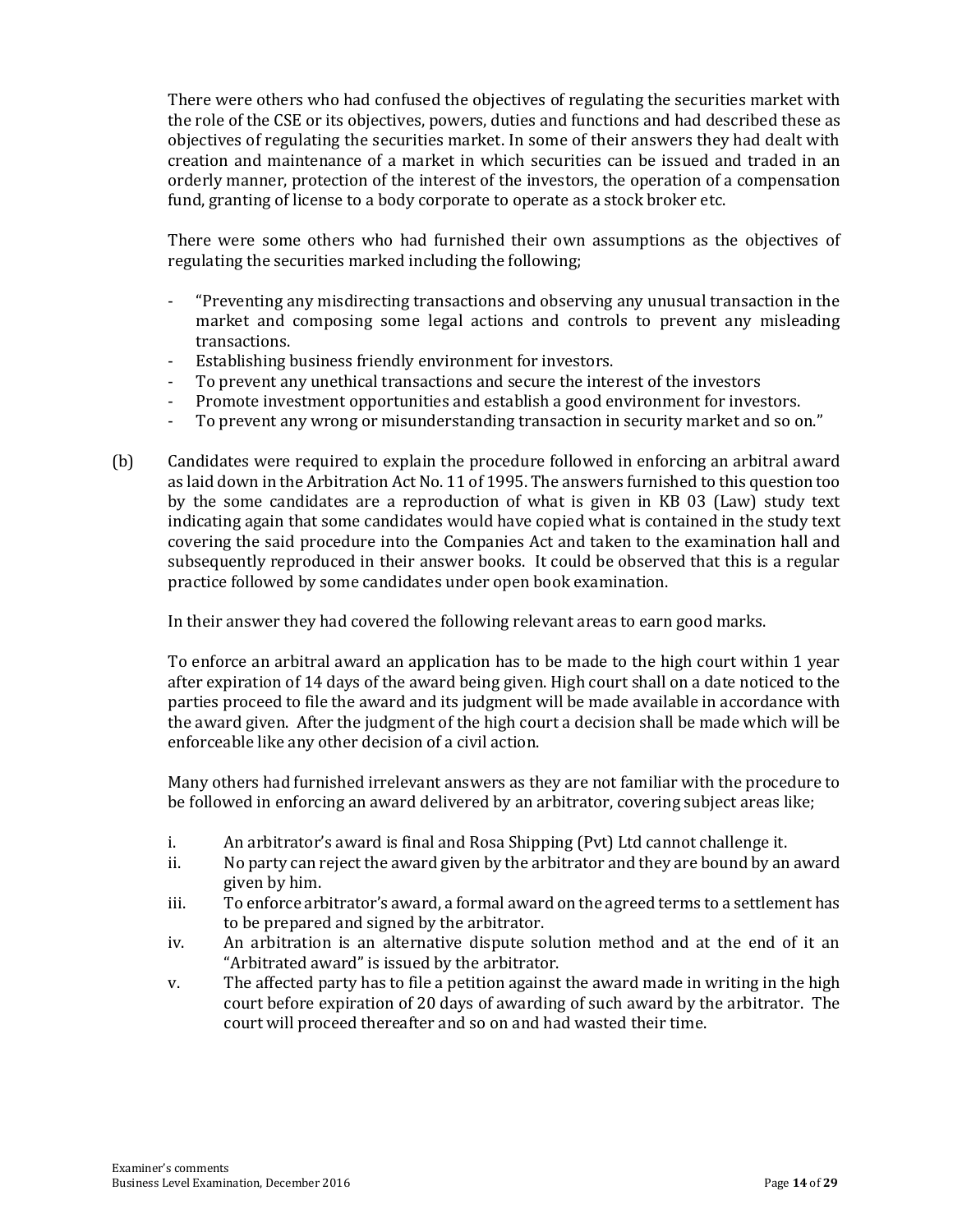#### **Business Taxation**

#### **General Comments (applicable to both questions)**

- 1. Taxation part of the paper consisted of two (02) questions each carrying 25 marks.
- 2. The subject matter covered in both questions was within the syllabus and adequately covered in the study pack published by CA Sri Lanka.
- 3. Overall performance can be considered as quite satisfactory with around 15% to 70% of the candidates scoring 50% or more of the total allocated marks.

#### **Question 06**

The question required candidates to:

- (a) Assess the total income tax liability and the balance tax payable by a resident company which was formed by the conversion of a sole proprietorship.
- (b) Explain whether there is any liability to deemed dividend tax for the year of assessment 2015/16.

#### **General comments**

Majority of the candidates made a good attempt at the question and the overall performance can be considered as quite satisfactory. About 55% of the candidates scored over 50% of the allocated marks. There were some excellent answers and a few (about 5%) candidates scored 20 or more marks out of the allocated 25 marks.

The question had a reasonable coverage of commonly applied sections of the Inland Revenue Act in this corporate income tax computation. The inclusion of section 25 (7) (f) (iii) and section 25 (1) (i) which are not so commonly applied, is commendable.

#### **Specific comments**

Part (a) Most candidates made a good attempt at this part of the question displaying excellent application skills in the construction of the structure and in identifying the statutory contents of an income tax computation of a corporate entity.

> Majority of the candidates demonstrated sound knowledge in the application of the provisions of the Inland Revenue Act in relation to:-

- Sections 25 and 26 allowable and disallowable expenses and charges including limitations thereon.
- Identifying statutory/assessable/taxable income.
- Identifying available tax credits.

#### **Where mistakes were made, those generally related to:**

1. Improper reading of the question, e.g. Research & Development – the question had clear indications that the lab equipment was capitalised and included in fixed assets.

However, a good number of candidates assumed that this cost was included in research and development expenditure and written off as an expense.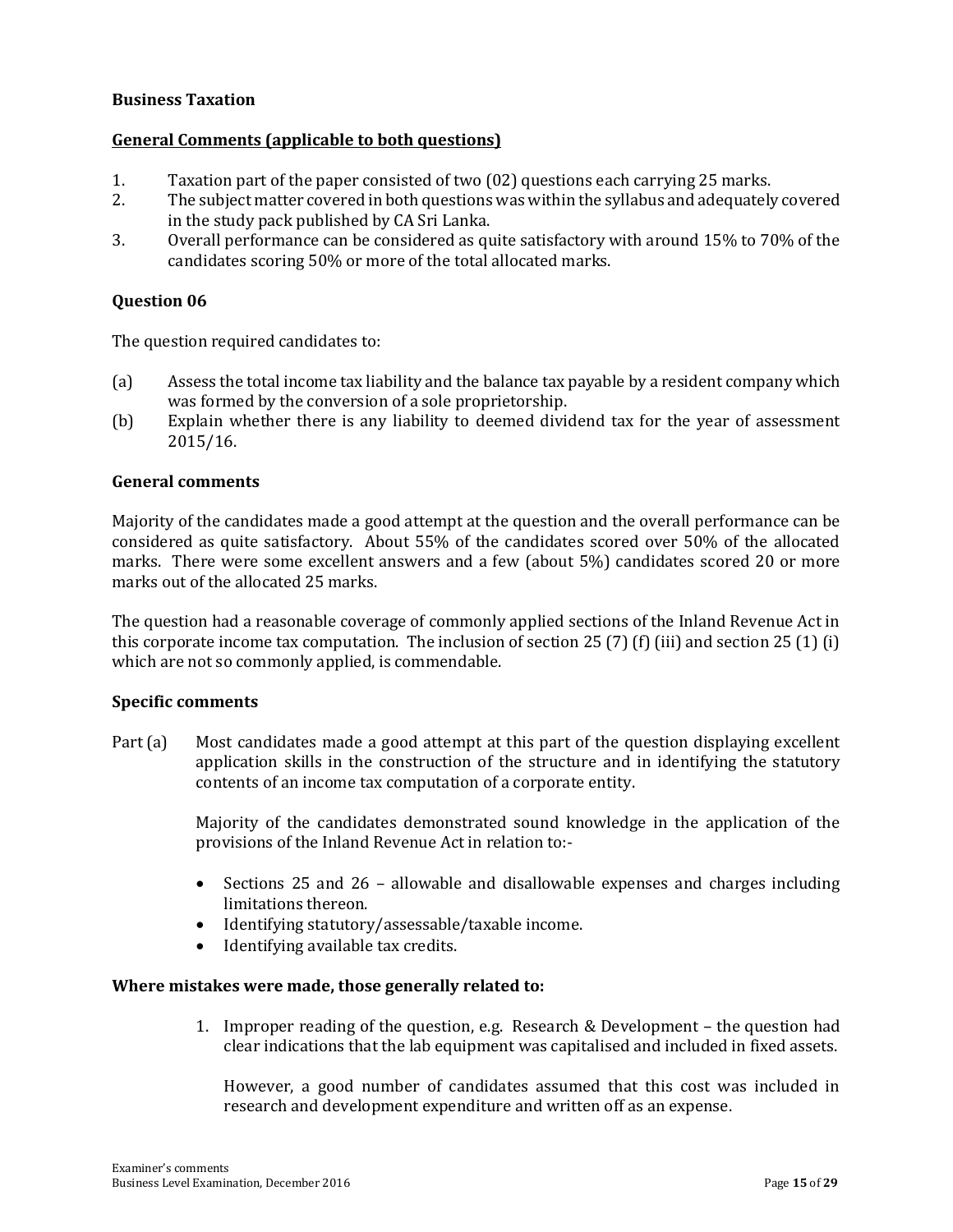#### **Shortcomings in technical knowledge.**

Part (a)

- (i) trade/business income
	- **•** Rent income a good number of students treated this as income under section 3 (g). Students are advised to read section 217 which defines 'business' to include 'letting of premises by a company'.
	- Research and development.
		- Market survey a good number of candidates claimed double deduction in respect of market survey expenses under section 25 (1) (i). Market research which includes market survey is expressly excluded from the expenditure eligible for double deductions.
		- Laboratory equipment A good number of candidates did not know that double deduction can be claimed in respect of capital expenditure as well under section 25 (1) (i).
		- Expenses relating to buildings let on rent  $-$  a good number of candidates made mistakes in identifying the allowable report expenditure on rented out buildings.

E.g. (a student's answer)

| Gross rent<br>Less rates |                           | Rs. 6,000<br>40<br>5,960 |
|--------------------------|---------------------------|--------------------------|
|                          | Less 25% repair allowance | 1.490<br>Rs. 4,470       |
| Allowable – Rs. 1,490    |                           |                          |

- capital allowances -
- Laboratory equipment A few candidates claimed the allowance in addition to the  $200\%$ deduction under section 25 (1) (ii). Where an expense is eligible for deduction under two or more paragraphs, section 25 (2) restricts the deduction to only under one such paragraph.
- . - Majority of the students did not know provisions under section 25 (7) (f) (iii) relating to the cost of acquisition of fixed assets at the time of conversion of a proprietorship into a company.
- -
- A good number of candidates claimed capital allowance in respect of buildings which are not 'qualified buildings' for the purposes of the Inland Revenue Act.
- lease
- A good number of candidates made mistakes in computing the allowable lease rental in terms of section 26 (1) (f) (i).

E.g. (student's answer)

| Total lease value                | <b>XXX</b> |
|----------------------------------|------------|
| Less $1/5$ <sup>th</sup> thereof | <b>XXX</b> |
| Allowed                          | <b>XXX</b> |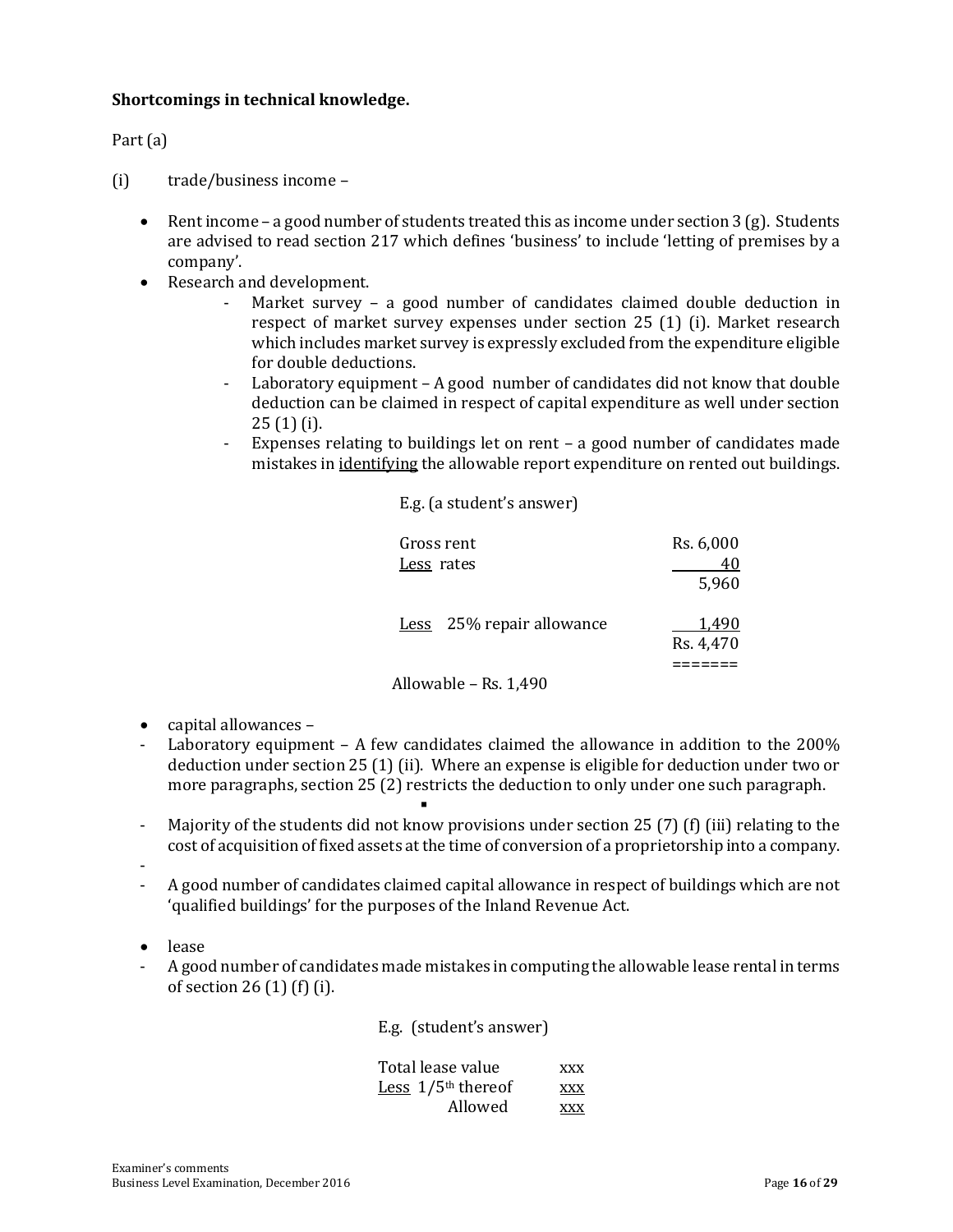- (ii) Interest income a few candidates mentioned that this does not form part of the statutory income since withholding tax has been deducted.
- (iii) qualifying payments majority of the candidates correctly identified payments that are eligible to claim the relief. However, they failed to mention the limitation on such claims.
- (iv) dividend tax a few students did not know that a company's tax liability includes tax on dividend distributed.
- (v) tax credits a few candidates claimed tax credits either as a deduction from assessable income in ascertaining taxable income or as a deduction from taxable income. Such shortcomings are serious in nature being errors of principle.
- Part (b) Overall performance in this part of the question was fairly satisfactory.

#### **The undermentioned shortcomings are noteworthy;**

- taking the profit adjusted for tax purposes.
- taking depreciation on fixed assets purchased in prior years.
- taking capital allowances instead of accounting depreciation.
- taking fixed assets purchased in prior years.
- calculating deemed dividend tax without considering dividends already distributed.

#### **Common mistakes made by the students**

Part (a)

- Rent income a good number of candidates appear to be ignorant of section 217 which defines 'business' to include 'letting of premises by a company'. Such students computed net income in terms of section 3 (g). On the other hand, a good number of candidates who correctly assessed this income under section 3 (a), made mistakes in calculating the deductibility of repair expenses in respect of rented buildings.
- Capital allowance only the buildings transferred at the time of conversion to a company is eligible for capital allowance claim. However, a significant number of candidates claimed capital allowance on the buildings acquired after conversion. None of those buildings are eligible for the allowance. With a few exceptions, acquired buildings do not qualify for capital allowance. The buildings mentioned in the question do not fall within the exceptions.

#### **Question 07**

The question required candidates to:

- (a) (i) advise the management of a company regarding NBT liability.
	- (ii) compute the NBT liability for the quarter ended 31st December, 2015.
		- (iii) explain whether the company is chargeable to ESC for the quarter ended 31 December 2015 where the company had incurred a tax loss for the previous year of assessment.
- (b) (i) assess the income tax liability of a partnership for the year of assessment 2015/16.
	- (ii) advise the precedent partner's responsibilities in furnishing income tax returns to the Inland Revenue Department.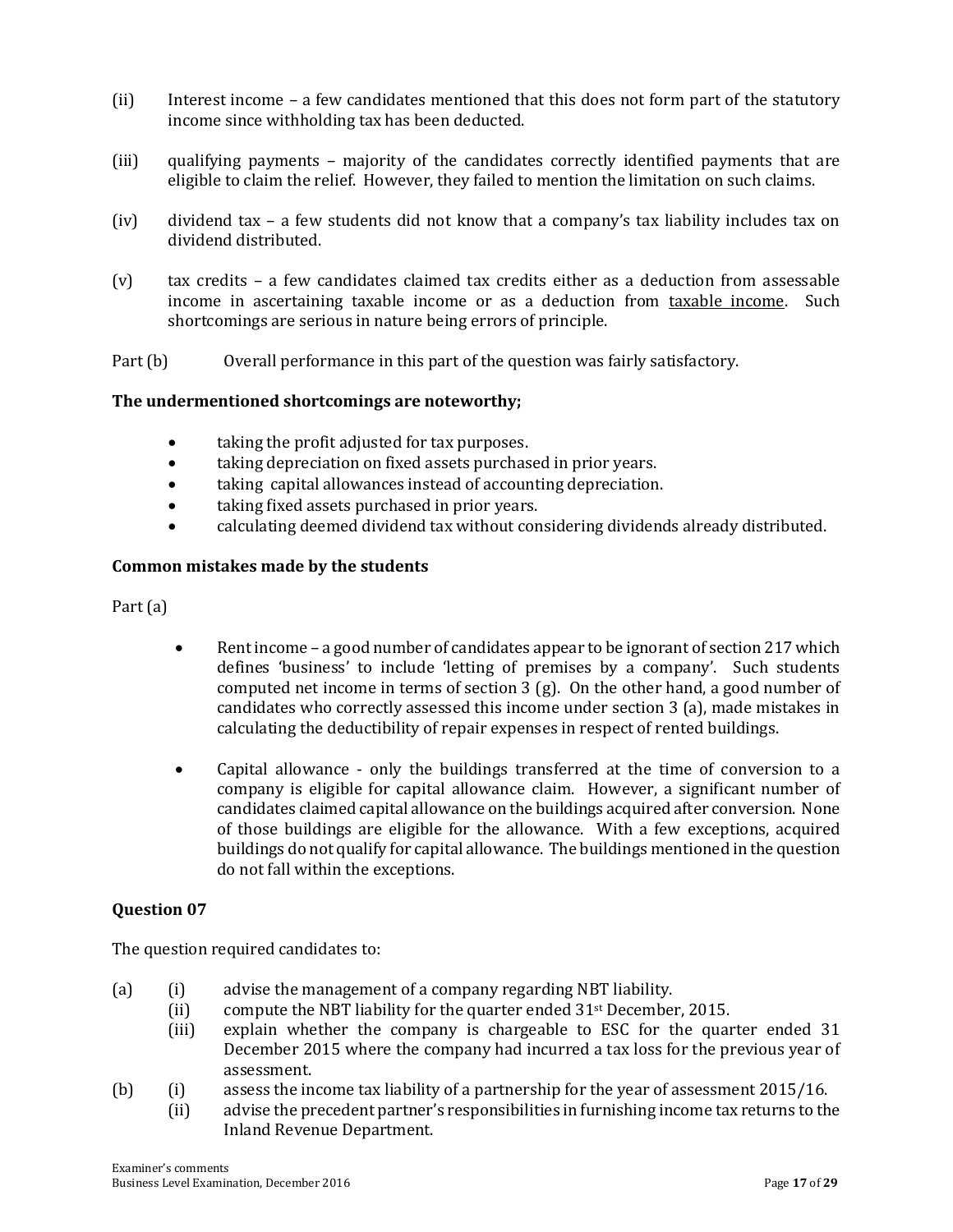#### **General comments**

Majority of the candidates scored good marks in computational parts of the question. As mentioned in any earlier comments candidates performed poorly in theoretical aspects of the question. However, average performance can be considered as satisfactory. About 60% to 70% of the candidates scored 50% or more of the allocated marks.

Computation of partnership tax had been frequently tested in past examinations and majority of the candidates scored almost full marks (11 marks).

The reason for such high marks could be due to repetition of similar adjustments in successive exams.

#### **Specific comments**

- Part (a) This part of the question tested mainly the theoretical aspects of taxation. Overall performance was disappointing. There were only a very few good answers earning good marks.
- Part (b) Overall performance in part (b) (i) was excellent with a few candidates scoring full marks (11 marks). However, performance in part (b) (ii) was extremely poor.

The undermentioned shortcomings in candidates' answers are noteworthy.

#### **Shortcomings in technical knowledge**

- Part (a) (i) Advice to management Majority of the candidates simply answered that the company has to pay NBT on turnover. This type of advice is inadequate and layman style. Professional advice should include a reference to statutory provisions relating to chargeability to NBT.
	- (ii) Liable turnover a few students computed NBT on 50% of turnover. This is appropriate for wholesalers and retailers. PK Ltd is a manufacturer and 100% of its turnover is liable to NBT.
	- (iii) ESC Majority of the candidates are ignorant of the applicable provisions relating to chargeability to ESC. A good number of candidates mentioned that the company is chargeable to ESC although it has incurred a loss in the previous year while some mentioned that the ESC is chargeable if the quarterly turnover exceeds Rs. 50 million.

A few candidates deducted the tax loss of the previous year of assessment from the turnover and calculated NBT on the net figure.

#### Part (b) (i) Divisible profits –

- A good number of candidates appeared to be ignorant of section 76 (2) which stipulates the basis of ascertaining the divisible profits of a partnership.
- Partnership tax computation A good number of candidates presented computations which would be appropriate to a person or body of persons. Students should know that a partnership is not a "person" for the purpose of section 2 and therefore normally not chargeable with tax. However, partnerships are chargeable to tax under section 78 (i) which also specifies the basis of taxing partnerships.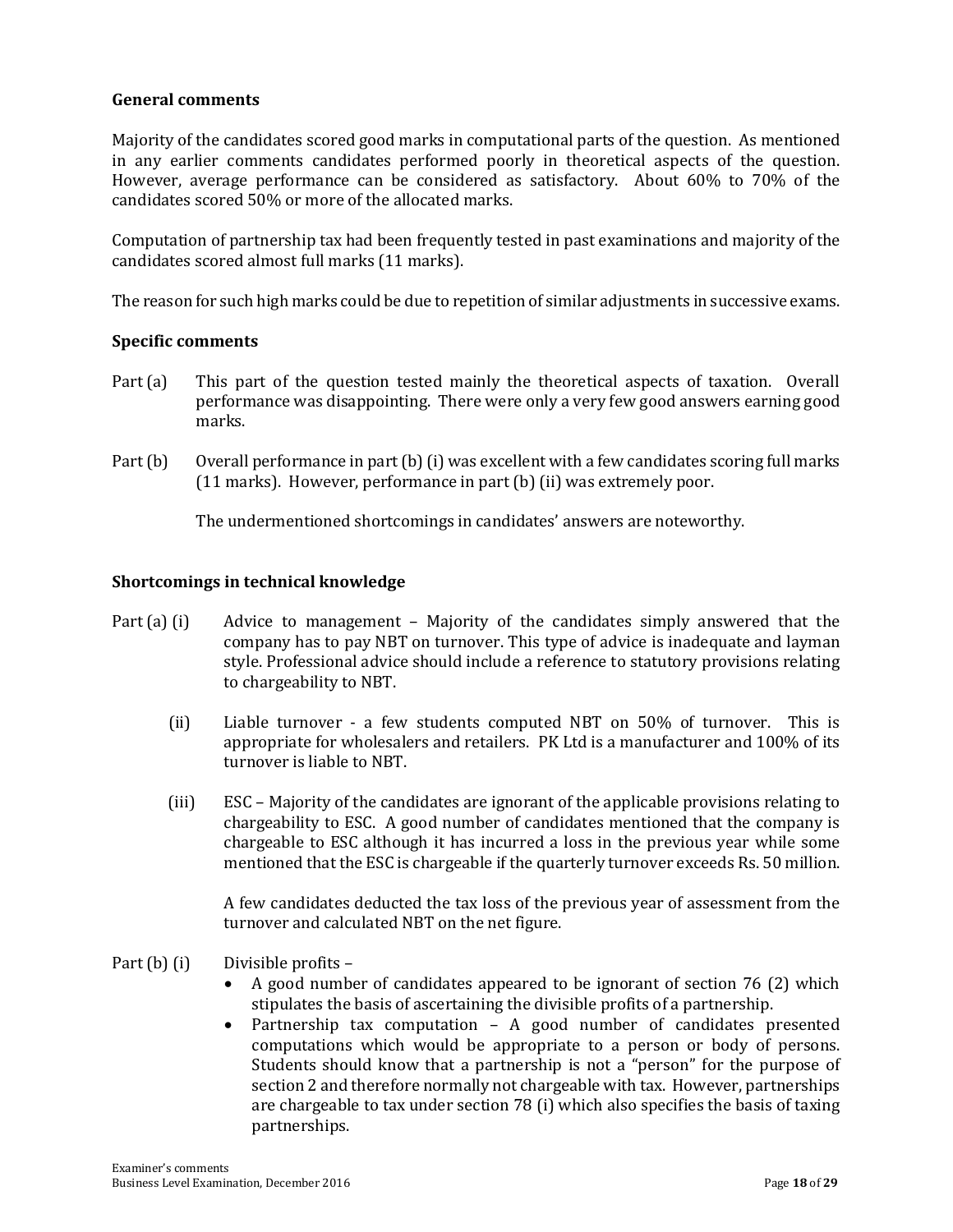(ii) Income tax return - majority of the candidates mentioned only one aspect of the responsibility of the precedent partner, namely, the furnishing of the income tax return.

#### **Improper reading of the question**

Part (a) (ii) A good number of students applied the proportion 2/102 to the turnover figure in calculating NBT assuming that the turnover is inclusive of NBT. Such assumption is inappropriate as the question clearly states that the company has not paid NBT on its turnover.

#### **Irrelevant answers**

Part (b) (ii) A few candidates computed the distribution of divisible profits and other income among the partners. This was not required in the question. This is a waste of valuable exam time earning no extra marks.

#### **Common mistakes made by candidates**

- Part (a) (i) Professional advice not making reference to statutory provisions relating to chargeability to NBT.
	- (iii) Economic service charge (ESC)
		- Not identifying the period whether quarter or annual when making reference to turnover threshold.
		- Ignorance of when a business becomes chargeable to ESC.
- Part (b) (i) Identification of divisible profits.

#### **Any other comments to students**

#### **General (applicable to both questions)**

- 1. Read each question at least twice before attempting to answer. This will help to plan your answer through better understanding of the question. You are given additional 15 minutes to read and plan your answer.
- 2. Good planning will help to avoid irrelevant answers. It was observed that a good number of candidates wasted valuable exam time writing irrelevant answers earning no extra marks.
- 3. In building up answers, give relevant workings to support your answers. In taxation, arithmetical accuracy and final answer do not score marks.
- 4. Improve on your handwriting and communication skills. Examiners cannot award marks if the candidate's handwriting is illegible or they cannot understand what is written.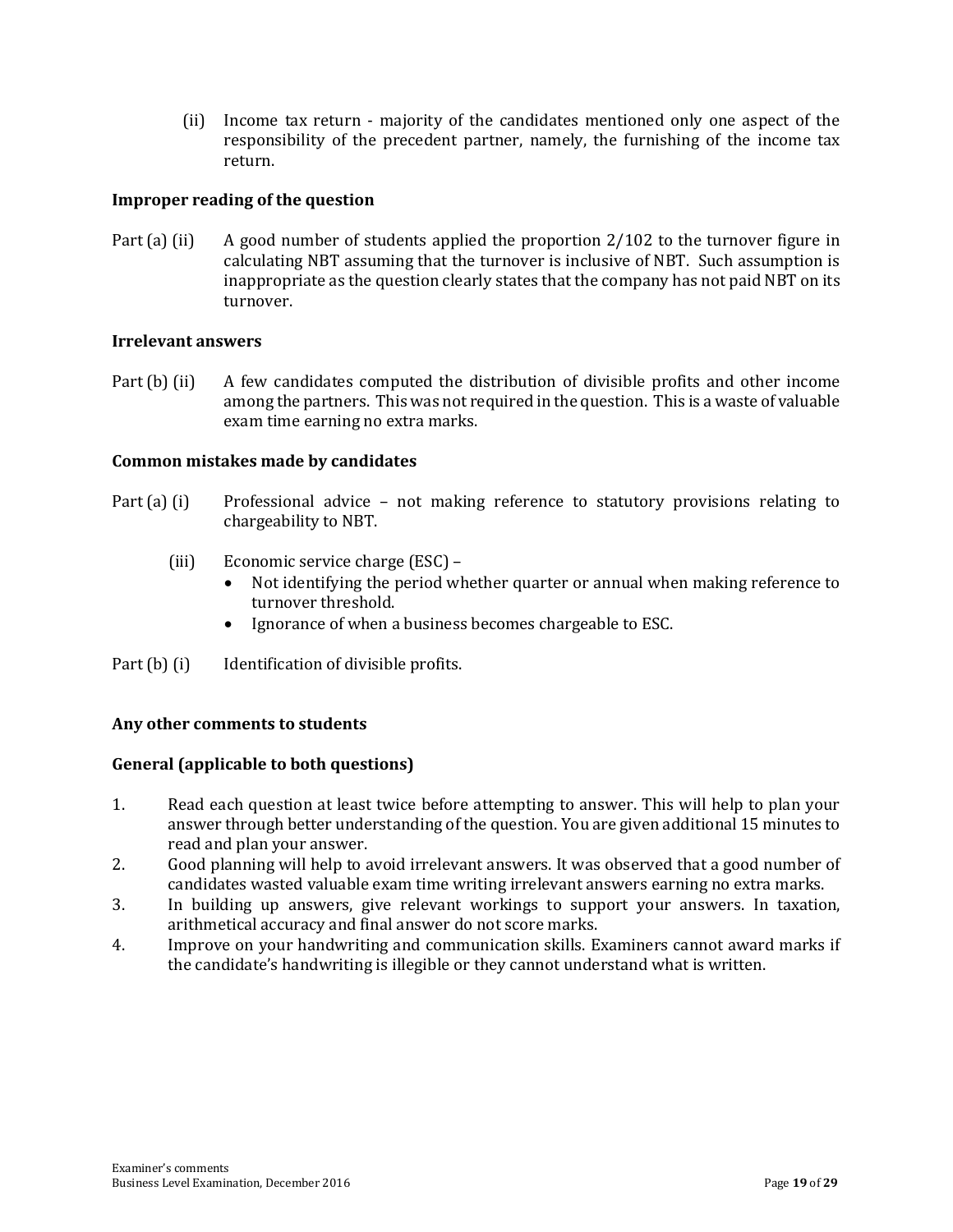

# **KB4 – Business Assurance & Ethics December 2016**

#### **Question-wise comments Examiner's Comments**

#### **General comments**

This paper consists of two sections and all questions are compulsory. The second section consists of two questions carrying 25 marks each.

All the questions in this paper are based on the study text. It is disappointing to note that overall performance in this paper is poor with it being obvious that many candidates had not properly prepared for this examination.

#### **Specific Comments**

#### **Question 01**

- Part (a) The candidates were required to state the qualification that a person should possess to act as an auditor of a private limited company. Many have understood the question and wrote that, that person should be a member of CA Sri Lanka, but many have failed to write that a registered auditor also qualifies to be an auditor. There were some answers stating the persons who are disqualified from being an auditor.
- Part (b)It was required to assess all possible threats to independence and objectivity in the given scenario.
	- 1. The candidates have failed to assess the issue, most of them have written about threats without explaining. Some have identified the correct threat in obtaining the loan, but were unable to assess the materiality of that.
	- 2. Some candidates have identified the correct threat, but many were unable to identify the threat to independence and also to assess the significance of the threat. Some candidates have written irrelevant threats such as;
		- Familiarity threat
		- Advocacy threat

#### **Question 2**

Part (a) The candidates were required to evaluate deficiencies in the board structure of the company in the given scenario. Many have written about the number of directors and the effect on independence. Writing the answer without referring to the issues in the scenario, was a common error in most of the scripts.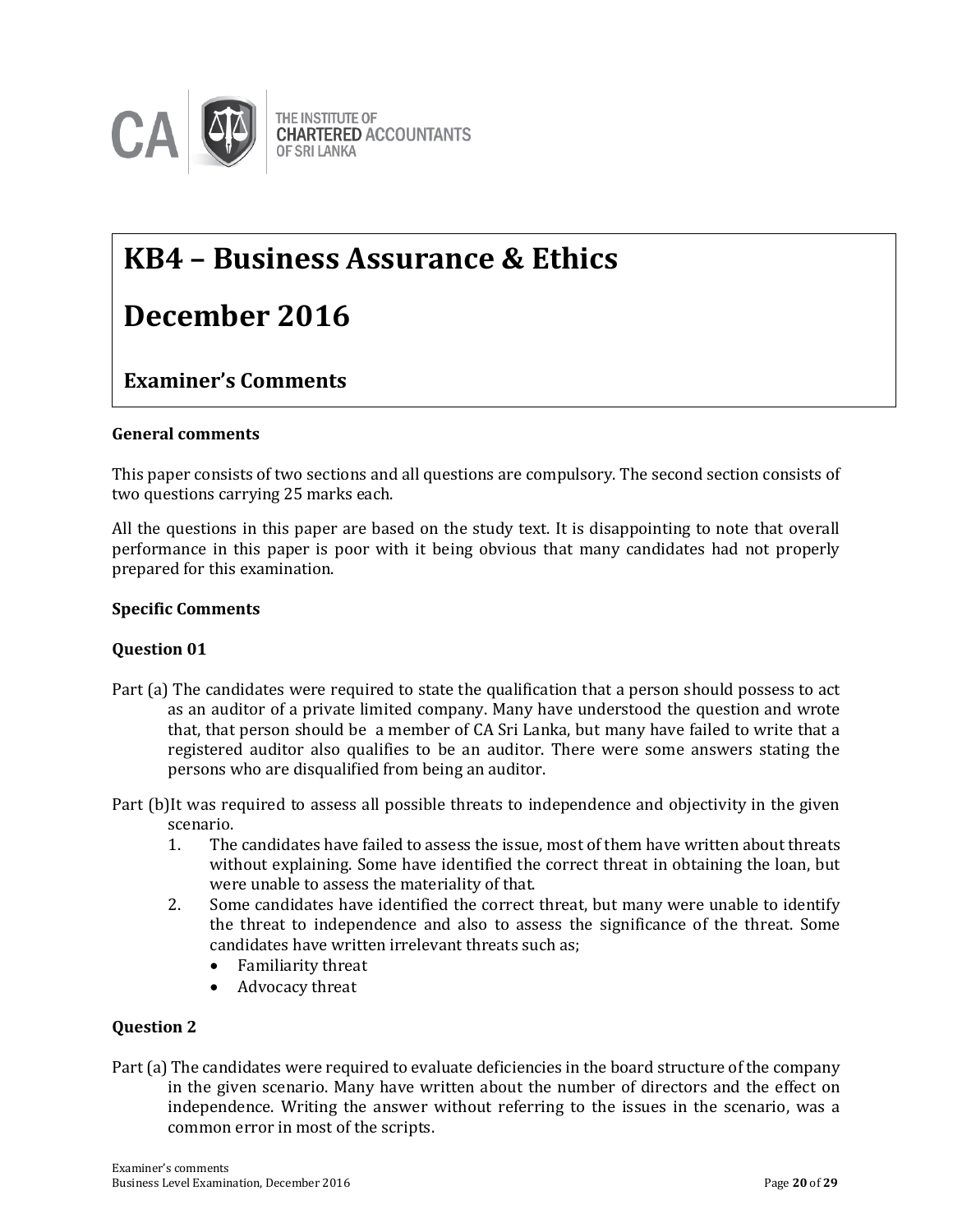Part (b) It was required to outline the responsibility of the board and the operational management. It was observed that many were unable to distinguish the board from the operational management although this is illustrated in chapter 4 of the text book. Most of them lacked the practical knowledge and the technical knowledge to identify how the responsibilities of the board are delegated to the operational management.

Part (c) It was required to recommend internal controls to mitigate the issues given in the scenario.

Payroll; Most of the candidates stated segregation of duties as a recommendation. There were only a few candidates who have identified the IT controls as a recommendation.

Purchasing process; some candidates have written segregation of duties without explaining the purchasing process. As a result they got less marks.

#### **Question 03**

- Part (a) The candidates were required to outline the business risks in the given scenario. Most of the candidates produced satisfactory answers.
- Part (b) It was required to state the affected financial statement line items (2) relevant to the business risks outlined in (a).

Product quality issues- Many candidates have identified inventories as the line item but failed to identify revenue as a line item. Most of them were not specific in their answers. They stated that there are sales returns, but were unable to link that to revenue.

Pressure from competitors-Although the candidates have identified inventory and revenue as line items they failed to identify impairment of plant and equipment as a line item. There were some candidates who wrote the requirement to impair the plant and machinery but were unable to state this as a line item.

- Part (c) The candidates were required to differentiate the business risk approach from the audit risk approach. Many candidates have explained the business risk approach and the audit risk approach in isolation and failed to explain the difference and as a result obtained less marks.
- Part (d) It was required to state factors that affect the identification of an appropriate bench mark. Although some have produced satisfactory answers there were irrelevant answers such as;
	- Risk of material misstatement
	- Effectiveness of the internal control

#### **Question 04**

Part (a) The candidates were required to explain the relationship between the sample size and the audit risk. The candidates demonstrated poor technical knowledge on sampling. They explained what an audit risk is, without linking that to the question requirement. Some were unable to assess the purpose of audit procedure when designing the sample. They lacked the technical knowledge to understand that if the auditor expects to lower the audit risk he should increase the sample size. Most of the answers stated "when the audit risk is high the sample should be high". The candidates should be trained to use the words appropriately as this is a professional exam. The candidates should have written "if the auditor expects a high risk he should increase the sample size in order to lower the risk".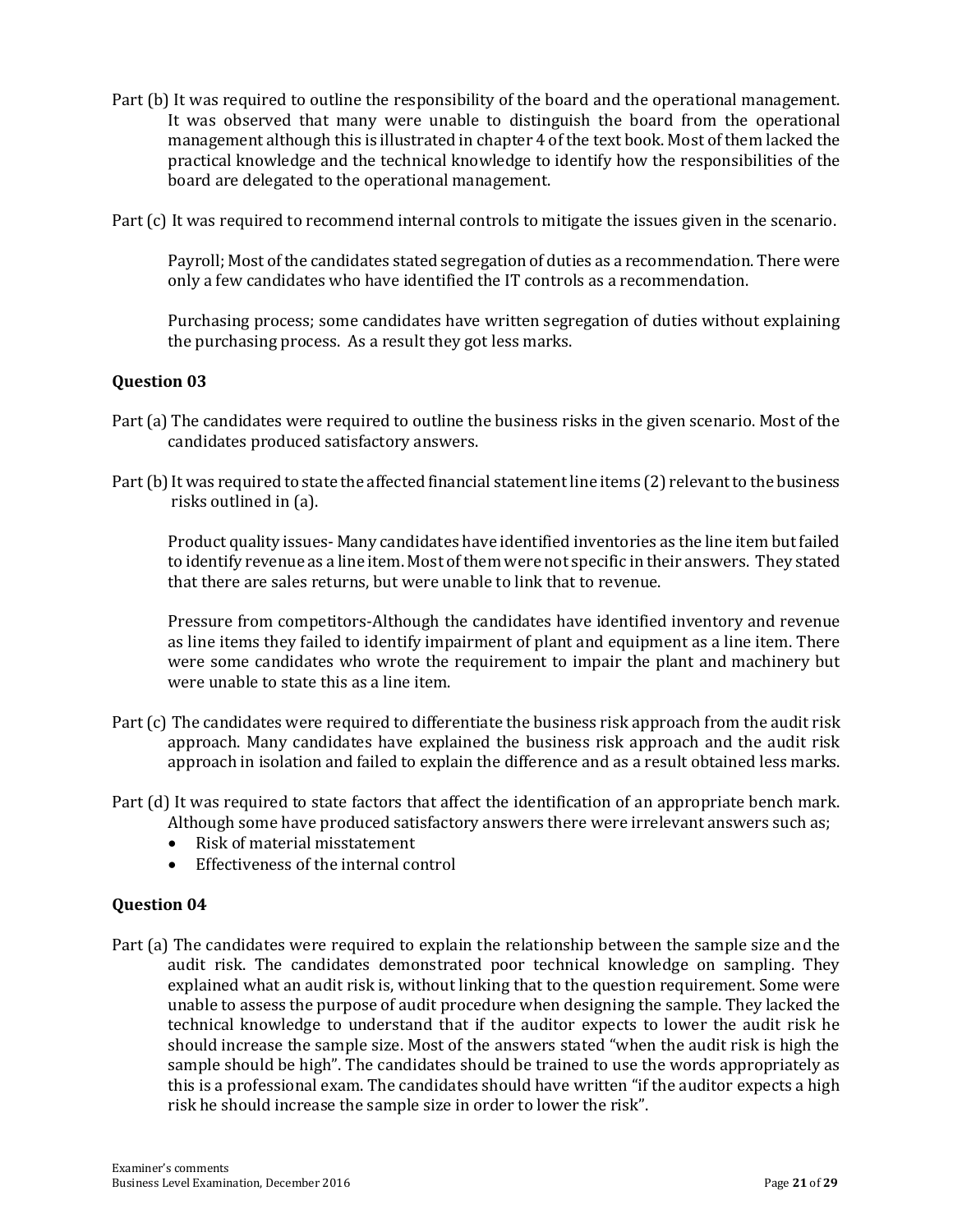Part (b) It was required to discuss the most appropriate way to select the sample from the given scenario.

Revenue in construction project

Many candidates have not understood that it has a small number of population with high values. They produced irrelevant answers such as;

- Block sampling
- Cutoff procedure

#### Super outlets

Many candidates have understood that when there is a larger population with small values sample should be selected on random basis but were unable to mention about statistical sampling. Some have written irrelevant answers such as;

- Ensure all records are complete
- Get confirmation from the customers

#### **Question 05**

Part 1 This question was based on audit opinions.

- (a) It was required to outline types of modified opinions in relation to the circumstances given in the scenario. Most of the candidates have produced satisfactory answers.
- (b) It was required to evaluate whether a modified opinion is required for the circumstances stated in the given scenario. Some have written;
	- When the financial statements as a whole are not free from material misstatements
	- When the auditors are unable to obtain sufficient and appropriate audit evidence to conclude that the financial statements are free from material misstatements
	- Not likely to be pervasive

Although the above statements are 'qualifications' they are not linked to the scenario. As a result they have not obtained full marks .They should understand the question requirement. Some have written irrelevant answers such as;

- the company has used the equity method for accounting for the investment
- restrictions imposed by management
- circumstances beyond the control of entity
- (c) It was required to discuss the actions that should be taken by the company with regard to the circumstances given in the scenario. There were relevant answers, may be that they have studied the text book. Majority was not able to understand the issue that the management has refused to correct the financial statements and wrote irrelevant answers such as;
	- decide the selection of the sample size
	- qualify as except for

#### **Question 06**

This question is on IT controls and the auditor's responsibilities.

Part (a) It was required to identify two IT general controls and two application controls. There had been similar questions in the past exams. It was disappointing to note that the general performance was not satisfactory. The only relevant answer that the candidates produced for IT controls is the password protection. There were irrelevant answers such as;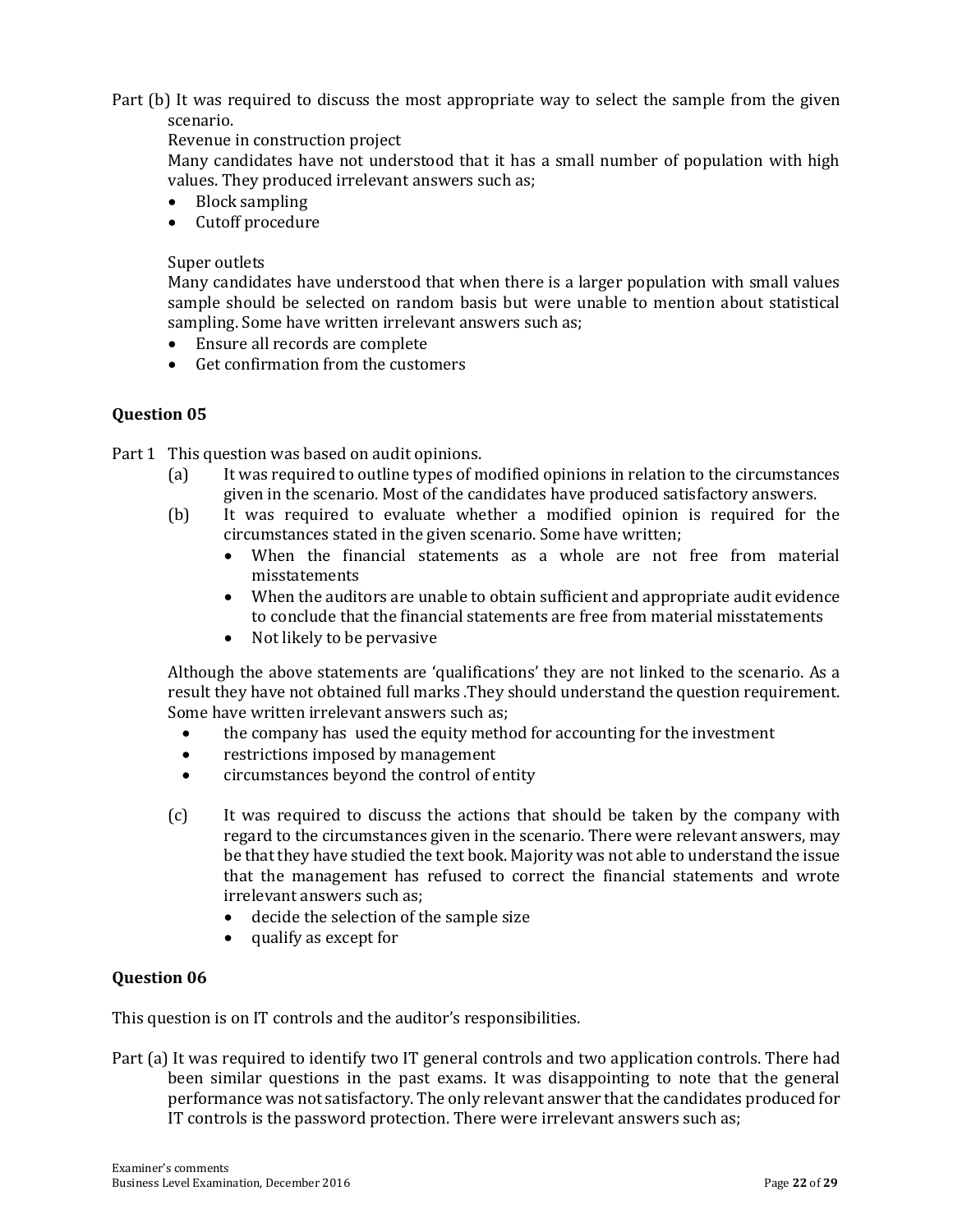- Unit price is updated automatically
- GRN is raised automatically

Some candidates have written following irrelevant answers as application controls

- Use password
- Use ERP system
- Branches are connected to HO
- Part (b) It was required to discuss the importance of coordination between IT specialists and the audit team. Many candidates have not discussed the importance of interdependence of IT general controls and application controls. Most of them wrote the importance of having IT specialists as the auditor has no expertise.
- Part (c) It was required to analyze fraud risk factors when planning the audit. Most of the candidates produced irrelevant answers such as;
	- Check current year details with previous year
	- Check subsequent events
	- Obtain letter of representation

Part (d) it was required to demonstrate how the auditor responds to the assessed risks of fraudulent financial reporting on inventory and revenue. Many candidates have written irrelevant

- answers such as; Inventory Check valuation Discuss with management Revenue Obtain confirmation from debtors Inquire from management
- Part (e) it was required to prepare an illustration of the audit working papers. There were fairly good answers.

#### **Question 07**

Part (a) It was required to assess the potential impact on the audit report arising from the issues in the given scenario. Almost all have identified the issue as going concern assumption but not assessed. Some have written irrelevant answers such as;

- The auditor should modify as an adverse opinion.
- Give an appropriate opinion
- Disqualify the opinion-

Candidates wrote the following ignoring the question requirement

- Recommend suspension of the factory
- As the incident happened after the balance sheet date substantive procedure should be carried out
- Assuming there is capacity in the other factories Ruwanwella operation should be transferred to other factories
- Part (b) It was required to outline evidence that the audit team should obtain in determining the material uncertainty. Some candidates have written that the auditor should discuss with the management and evaluate the information in order to assess the ability to continue as a going concern. There were irrelevant answers such as;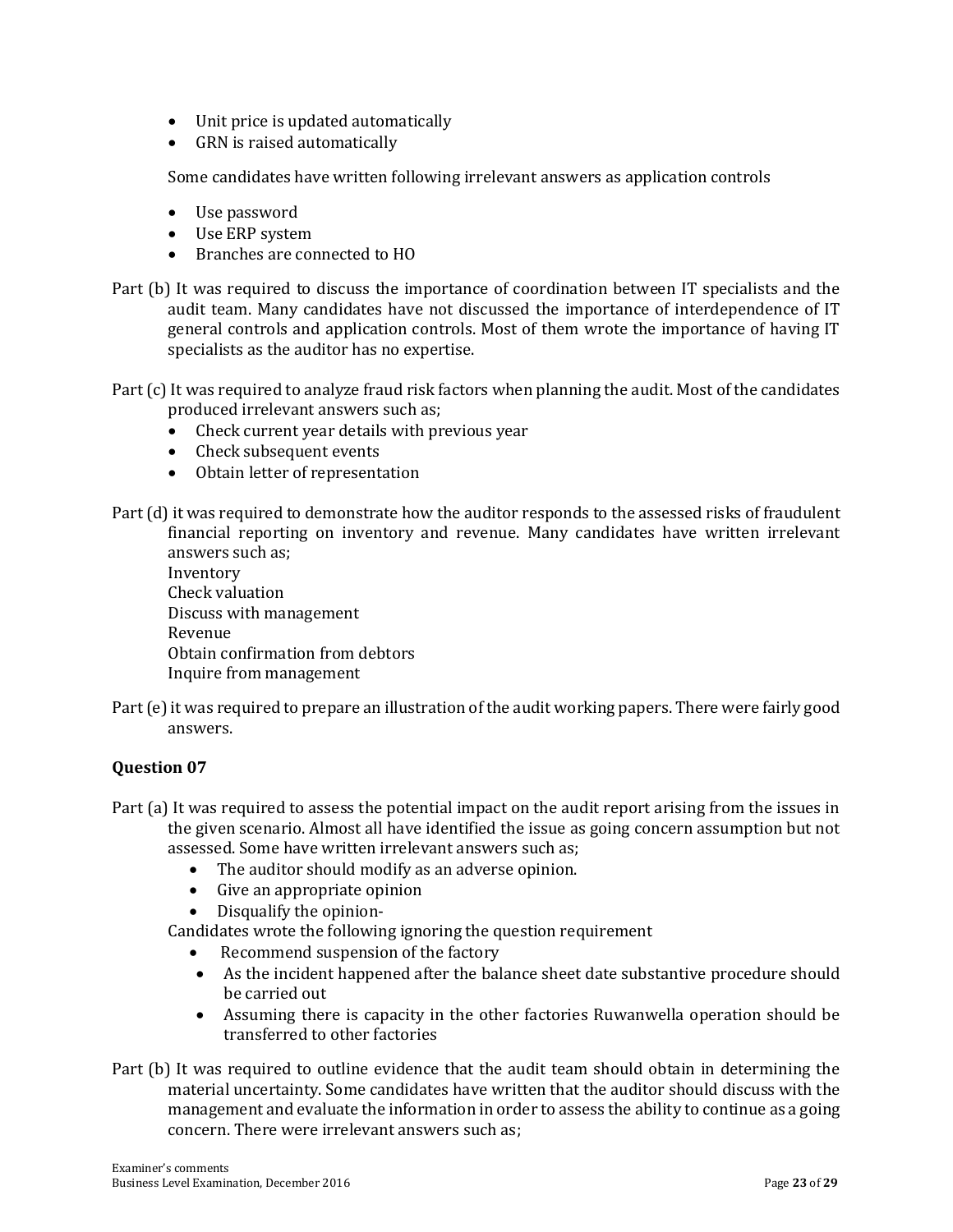- Review subsequent position
- Obtain confirmation from debtors
- Close down the factory

It was observed that the candidates have been prejudiced regarding an actual incidents that happened in Sri Lanka and wrote ignoring the fact that they are answering a question on auditing.

- Part (c)It was required to identify audit procedure that the audit team could apply in performing going concern reviews. This part was answered well by some candidates, but most of the candidates have written that the auditor should obtain a written representation stating that all the information relating to going concern has been included in the financial statements. It was observed that such candidates lack the technical knowledge to understand that the letter of representation is obtained in order to support the audit evidence.
- Part (d)It was required to outline factors the audit team should consider when assessing representation by management as relevant and reliable audit evidence. Some candidates have explained what the representations are and explained relevance and reliability separately. It reflected that the candidates have misunderstood the question. Some have produced irrelevant answers such as;
	- Inquire from management
	- Check the integrity of management
	- Inspect board minutes
	- Get industry norms
	- Discuss with local government authorities

Part (e) It was required to outline the actions that the auditor should take when management does not provide written representation. Most of the candidates wrote to

- Modify the opinion.
- Take legal action

It reflected that they lack the technical knowledge.

Part (f) It was required to explain the difference between a positive confirmation request and a negative confirmation request. This part was poorly answered. Candidates produced irrelevant answers such as;

Positive-

- Confirm existence
- Confirm if correct only
- Financial statements are free from material misstatements

Negative

To obtain details

If the balance is negative

Financial statements do not comply with reporting framework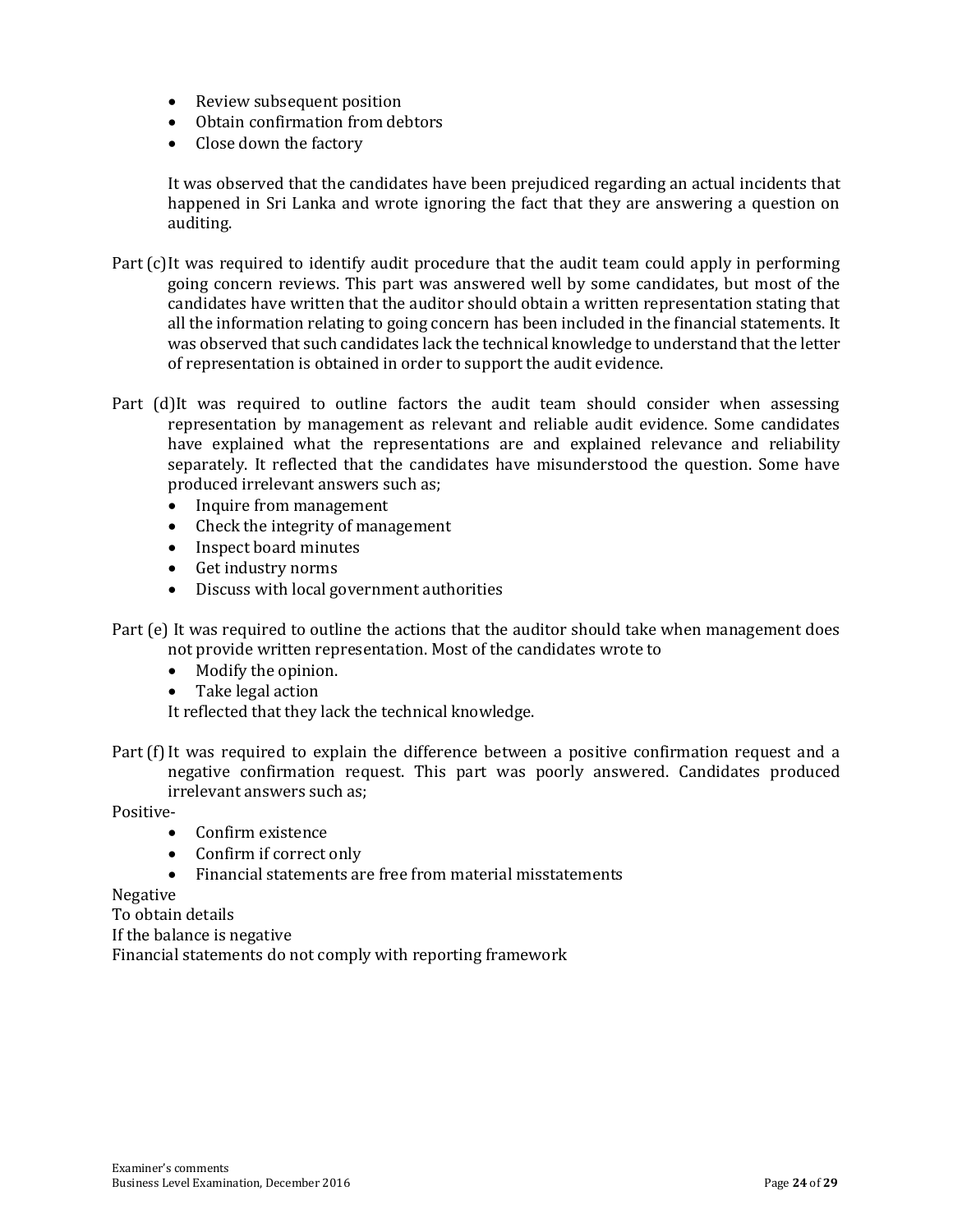

# **KB5 – Business Value Creation**

### **December 2016**

### **Examiner's Comments**

### **Question-wise comments**

#### **General comments**

Overall performance of the candidates was good. This question carries 10 marks and requires;

- (a) to assess the power and interest of stakeholder groups of 'REL' using stakeholder mapping.
- (b) to discuss how the management could react to the concerns of the stakeholder groups.

#### **Specific comments**

#### **Question 01**

- (a) Some correctly have understood that stakeholder mapping is a method of understanding the interest and power of different stakeholders in order to respond to the concerns of each group of stakeholders. Nevertheless some identified "government" as a "high-powered and low interested" stakeholder group. They did not mention that based on the magnitude of the protest under reference that the government might become interested in the project. Most of the students were unable to group "Green friends" as a "high-powered" stakeholder.
- (b) Some students correctly stated that the management needs to consider the views of major shareholders and "*Green friends*" and citizens of Lakeside district are to be provided with relevant information taking into consideration the level of interest and the power wielded. Some mentioned that stakeholders are to be handled carefully rather than specific ways of handling being stated.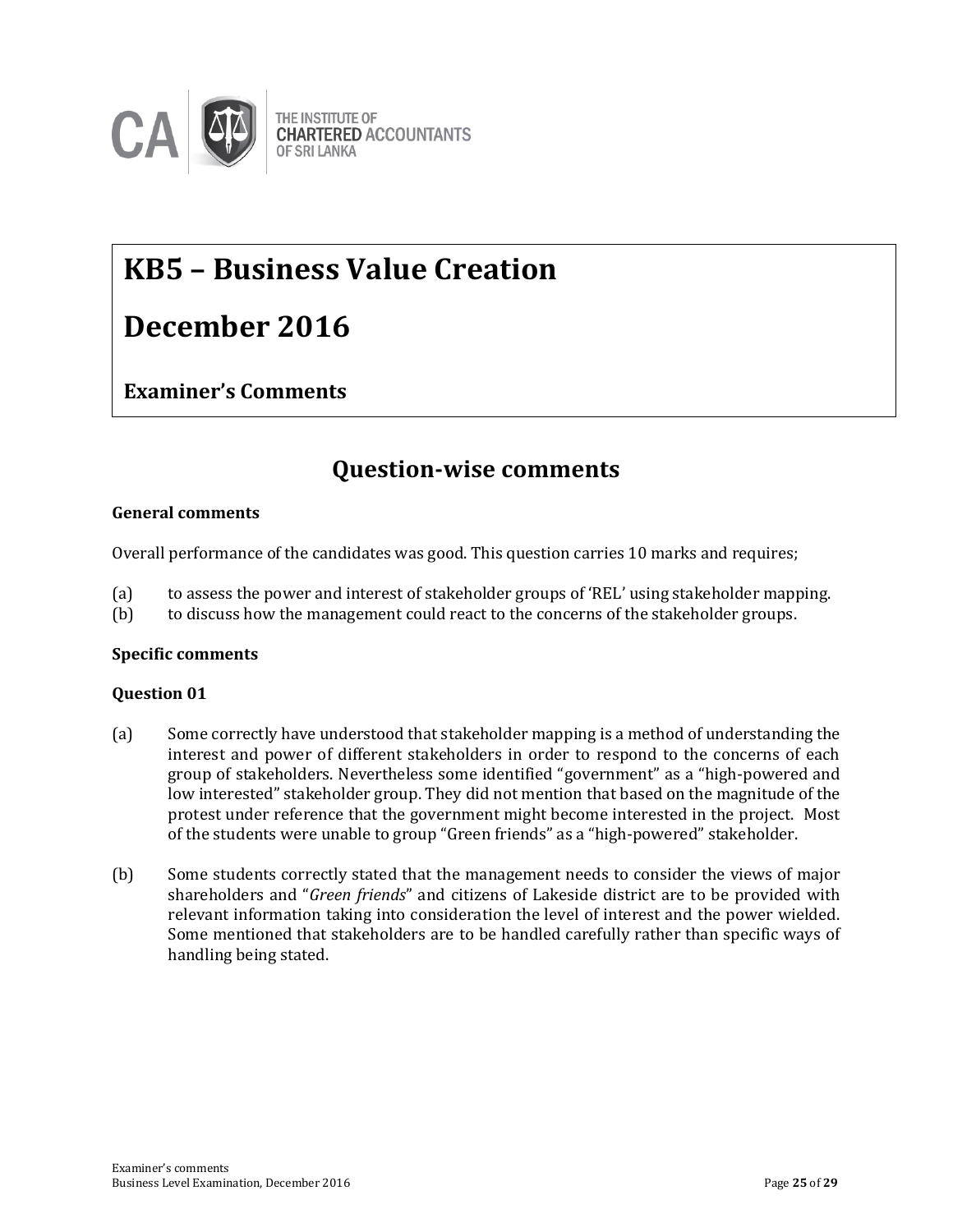#### **General Comments**

Overall performance of the candidates was good. This question carries 10 marks and requires;

- (a) to outline the costs of the current approach to inventory management.
- (b) to demonstrate how a JIT system and a Warehouse Management System (WMS) could assist in overcoming the current issues.

#### **Specific comments**

- (a) Some students stated correctly that high working capital investment, high cost of inventory maintenance, customer dissatisfaction etc. as costs of the current approach. Nevertheless some stated that "Cost of labour", 'Cost of depreciation' etc. without elaborating as to how such costs emanate. A few mentioned "Cost of maintaining high inventory" without examples being cited, which earned only a few marks.
- (b) A fair number of students demonstrated that JIT system could help to reduce inventory holding cost and non-moving inventory. They also mentioned JIT could lower warehousing cost if properly applied. But a few students just mentioned JIT will eliminate customer complaints etc. which earned a few marks only.

Best use of storage space, efficiency in storing, use of RFID/bar coding to track the products in the warehouse are some benefits derived from WMS to address the concerns in question, as per some students who earned full marks. But some did not cite ways and means of automation that is used in the WMS and as to how efficient storing takes place in a WMS.

#### **Question 03**

#### **General Comments**

Overall performance of the candidates was good. This question carries 10 marks and requires students;

- (a) to explain 3 advantages, if Cooler Ltd. moves from leader strategy to follower strategy.
- (b) to outline the stages when introducing next innovation by Cooler Ltd.

#### **Specific comments**

- (a) Followers could lower product design & development cost, research and development cost and could reduce uncertainty about sales demand and market size. Some have pointed out the advantages of follower-strategy without relating these to the scenario given. Some stated advantages of leader-strategy instead of that of follower-strategy.
- (b) Idea generation and screening, Concept development and testing, Business analysis, Beta testing and Market testing, Technical implementation, Launching the product and Post review are the stages of new product development. Some listed out the stages without a summary of significant features being outlined. Some students dropped certain stages while some did not provide the stages in the correct order. A few listed only some stages.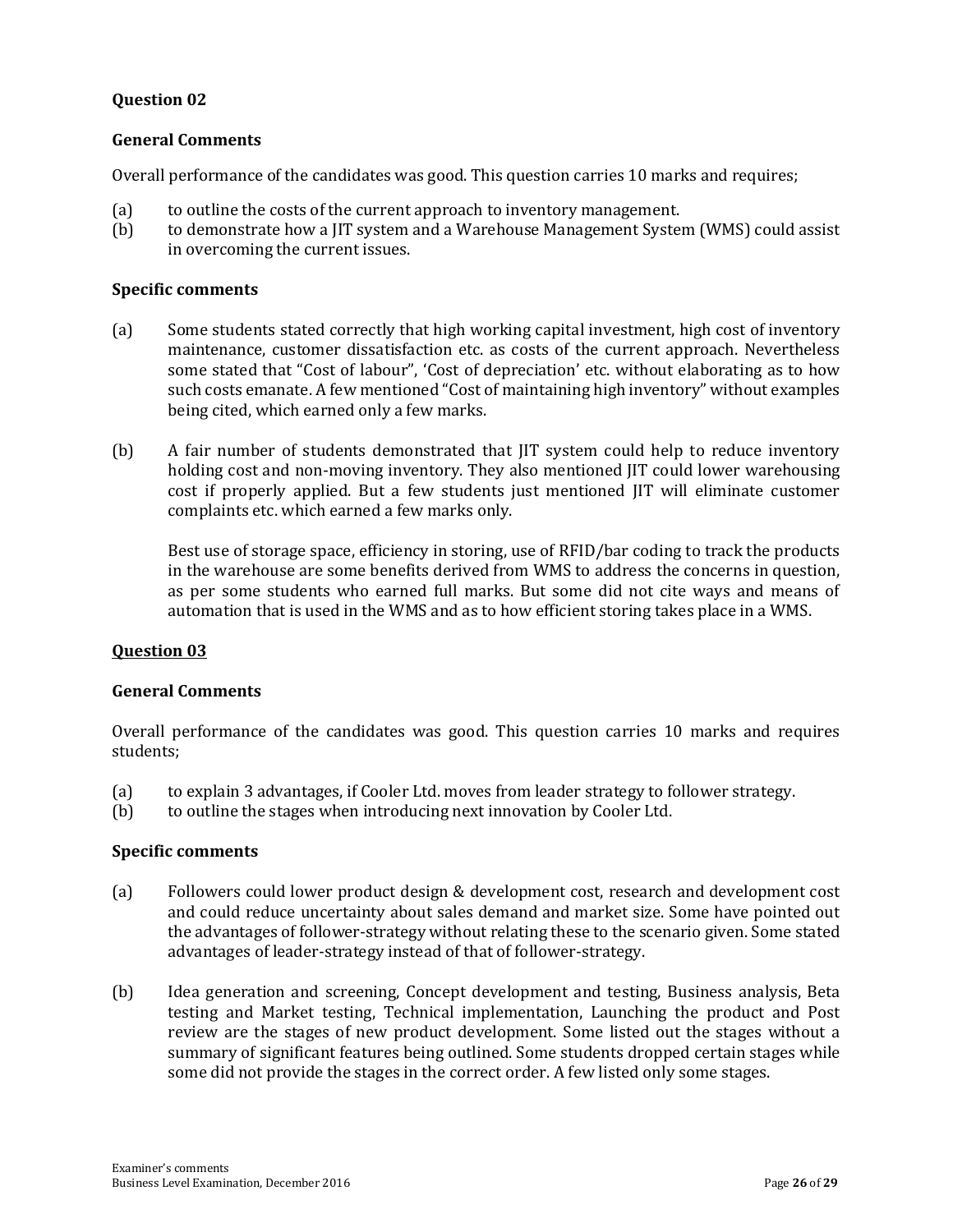#### **General Comments**

Overall performance of the candidates was satisfactory. This question carries 10 marks and requires students;

- (a) to explain how to improve the value chain of "Bestsellers" using information technology.
- (b) to outline the information technology infrastructure needed at "Bestsellers".

#### **Specific comments**

- (a) IT systems like ERP, RFID, EPOS, CRM etc. could be used by "Bestsellers" in the primary activities namely inbound logistics, operations, outbound logistics, marketing, sales & services. Intranet, E-procurement could be used in the secondary activities namely firm's infrastructures, HRM, Technology development & Procurement. Some have just explained the value chain activities without reference being made to the requirement of use of IT by "Bestsellers".
- (b) Standalone Computers, Networks, Connected devices, Internet, Intranets & Extranets centralized or decentralized processing are IT infrastructures that will be needed by "Bestsellers". Some incorrectly outlined computers, printers, software, data server etc. as IT infrastructure.

#### **Question 05**

#### **General Comments**

Overall performance of the candidates was satisfactory. This question carries 10 marks and requires students;

- (a) to outline the advantages and disadvantages for Perera & Co. in using interviews as a selection method.
- (b) to explain hygiene factors and motivator factors in relation to staff of Perera & Co.

#### **Specific Comments**

- (a) Ability to test culture/discipline & proficiency, allowing two way communication and adaptability are some of the advantages. Artificial situation & inexperienced interviewers, halo effect & contagious bias are some disadvantages of interviews. Some were of the wrong view that interviews are costly. Some stated that interviews are a good method to select the best without providing justifications.
- (b) Working conditions, job security, company policy and salaries are some hygiene factors and challenging work, career advancement, sense of achievement and additional pay are some motivator factors. Most of the students did not mention that hygiene factors cause dissatisfaction if individual needs are not met and then employees need to be motivated with motivator factors. Some wrongly identified payment of salaries as a motivator factor.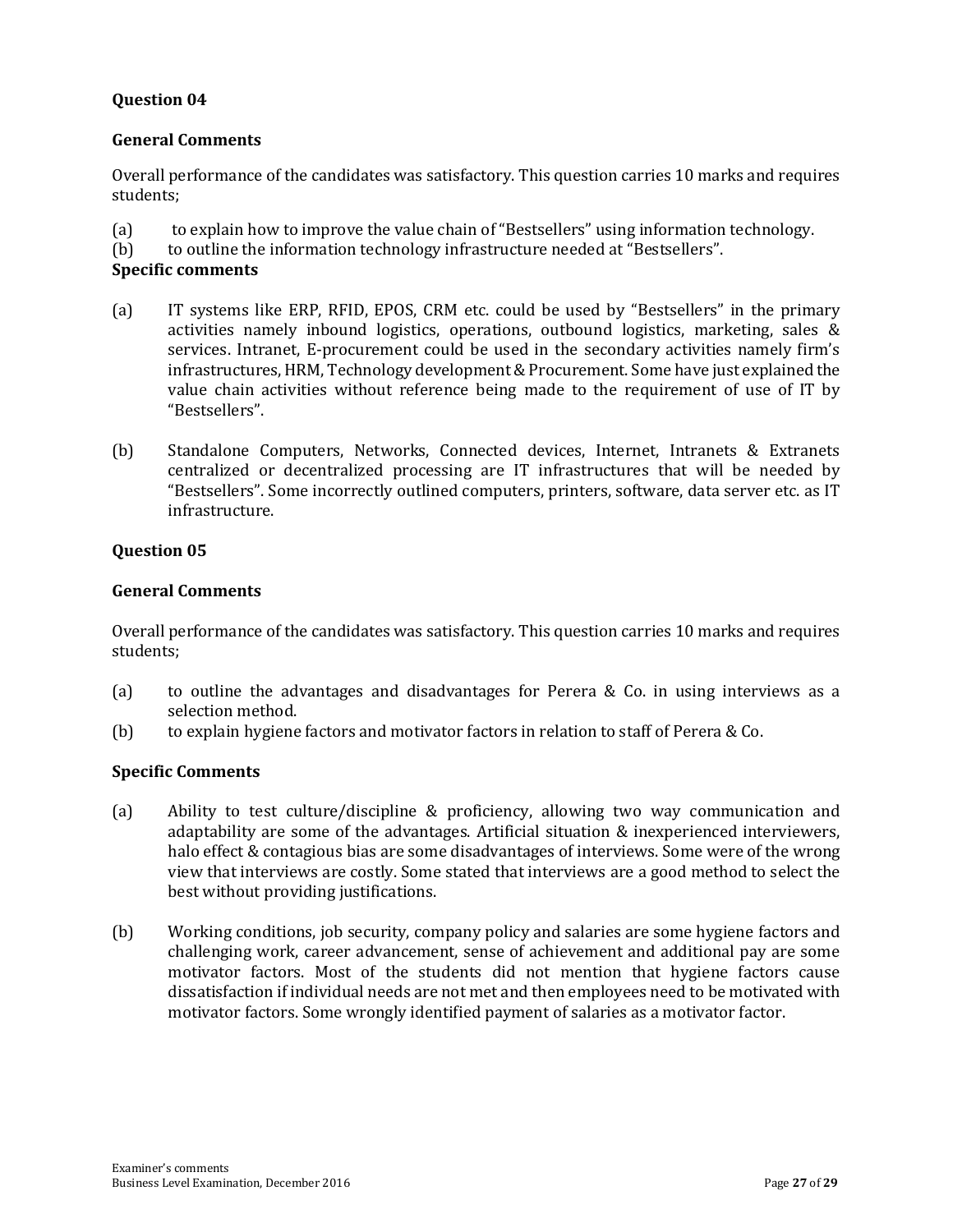#### **General comments**

Overall performance of the candidates was poor. This question carries 25 marks and requires students;

- (a) to discuss whether 'SPL' should position the new product line under the Sunshine brand or a new brand name providing justification
- (b) to explain the requirements for successful brand positioning
- (c) to demonstrate the possible application of the promotional mix
- (d) to recommend appropriate pricing strategy and method of distribution.

#### **Specific comments**

- (a) Declining trend of present brand in urban areas is observed. Health and safety standards of the existing products are not environmental friendly which is a concern of urban community. Therefore, Sunshine can hold their present customer base in rural areas and attract urban customers to a new brand. Some argued that SPL should position the new product line under the existing Sunshine brand, since it has a good market share and people are well aware of the existing brand. But those students have ignored the fact that requirements and concerns of urban people are different from those of rural areas.
- (b) Some have correctly explained relevance, clarity, coherence and patience as requirements for successful brand positioning. Some just listed out the requirements without any explanations. Some stated that a successful brand should be easy to understand and pronounce, to be widely made known etc. which earned only a few marks.
- (c) Advertising, sales promotion, public relations, direct marketing, personal selling are some of the promotional mix, Sunshine Ltd. could apply to promote new product line. Some have given only examples of promotion mix of advertising i.e. television, cinema, radio, newspapers, and other elements in the promotional mix were not demonstrated by them. Some have listed out elements of promotional mix but not given examples.
- (d) More suitable pricing strategy would be price skimming strategy and a selective distribution method using leading supermarket chains which will reach professional categories in urban areas would be more appropriate. Some argued charging lower price than competitors would be better and also extensive distribution was recommended which earned no marks.

#### **Question 07**

#### **General comments**

Overall performance of the students was poor. The question carries 25 marks and requests students;

- (a) to discuss how to overcome the resistance to change when implementing new strategy.
- (b) to explain how the "Four actions framework" can be used in developing the proposed blue ocean strategy.
- (c) to discuss the importance of measuring both financial and non-financial performance.
- (d) to outline indicators for both financial and non-financial performance that can be adopted by 'Plastex' in the future.